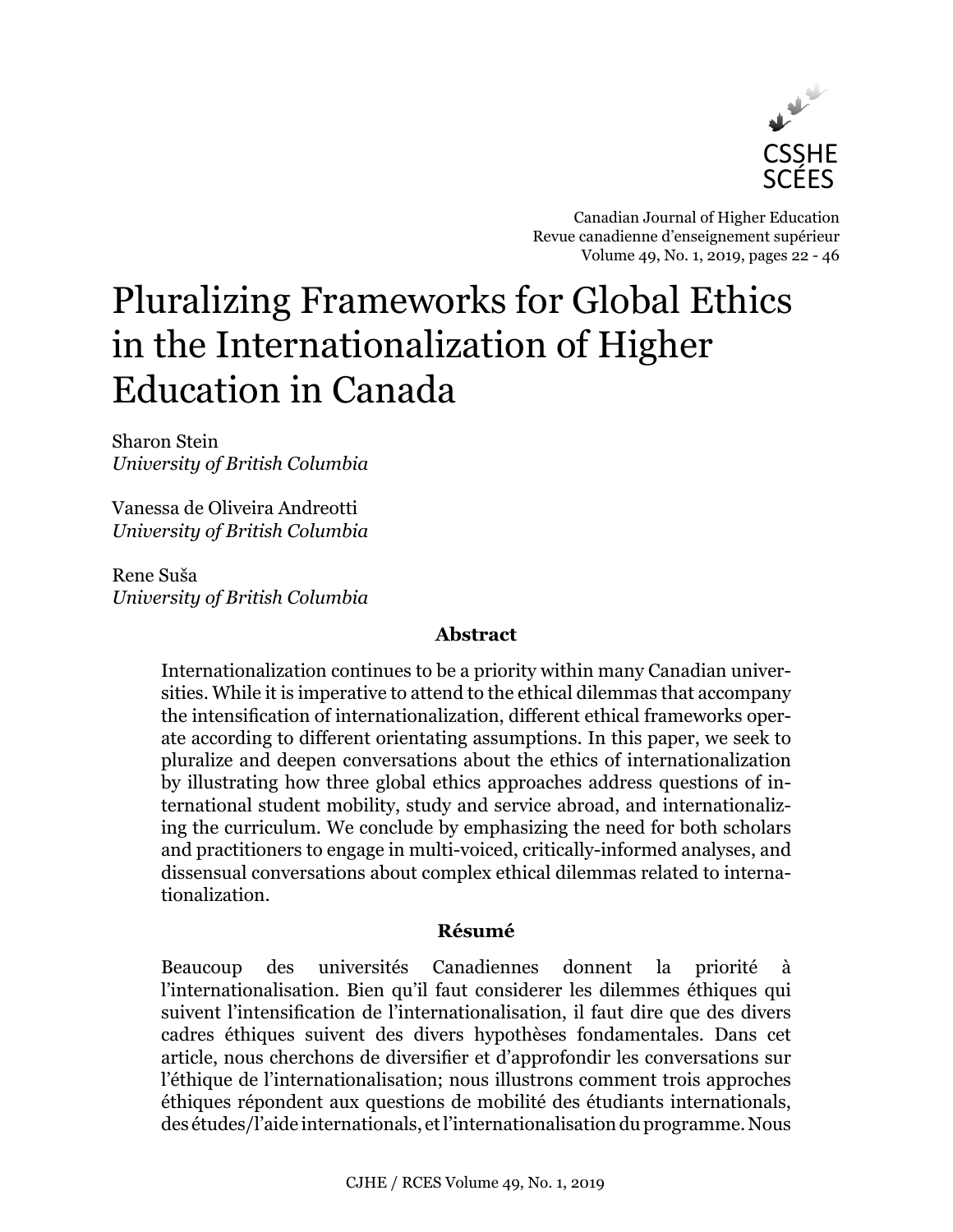soulignons la neccesité pour les spécialistes et des professionels d'engager dans l'analyse critique et des plusiers voix, et d'engage dans des conversations en désaccord sur les dilemmes compliqués de l'internationalisation.

#### **Introduction**

In 2014, Universities Canada found that 95% of Canadian universities included internationalization or global engagement in their strategic planning, and 82% ranked internationalization as one of their top five priorities (Universities Canada, 2014). It was also in 2014 that the Canadian federal government released its first ever international education strategy, in which, among other things, it announced plans to "double the size of our international student base from 239,131 in 2011 to more than 450,000 by 2022 (without displacing Canadian students)" (Department of Foreign Affairs, Trade and Development, 2014, p. 11). Canada was by then already the seventh-most-popular host country for international students (Canadian Bureau for International Education, 2015). Nearly five years later, internationalization continues to be a central priority for Canadian institutions, and indeed for the federal and provincial governments. Meanwhile, Canada remains a desirable educational destination, with international student enrolments growing nearly 18% from 2015 to 2016 alone (ICEF, 2017), on top of an 83% increase from 2008 to 2015 (Canadian Bureau for International Education, as cited in Garson, 2016). The majority of these international students are attending post-secondary institutions.

In the context of this rapid expansion of internationalization in Canadian institutions, in 2014 the Association of Canadian Deans of Education released the *Accord on the Internationalization of Education*, which delineated potential benefits of internationalization as well as potential risks and implications for practice. The Accord promoted inclusive and sustainable international mobility experiences, ethical and reciprocal research and teaching partnerships, curriculum internationalization premised on global justice, and long-term institutional commitments to internationalize. Since then, despite increasing attention to ethical issues related to internationalization, many questions and concerns around international recruitment, research, and engagement have remained unresolved. In particular, there is an ongoing tension between national, provincial, and institutional imperatives to expand internationalization for the ends of income generation and global competitiveness, and the development and implementation of internationalization practices and policies that respond to the imperatives of equity, global learning, and social accountability (Beck, 2012; Garson, 2016; Larkin, 2015). Many of the ethical concerns about internationalization that arise in Canada are relevant in other contexts, given that they are linked to long-standing uneven global relations that have contributed to the production of a Western-dominated higher education landscape.

According to Marginson (2006), "Global higher education is produced and consumed within a world-wide university hierarchy in which inequality between research universities, and between nations—and the often uni-directional flows of people, capital and knowledge associated with those inequalities—are necessary to global competition" (p. 35). This competition tends to be strongly biased in favour of institutions with high international prestige and a comparatively robust resource capacity, which are disproportionately concentrated in the Global North (Marginson & Sawir, 2005). At the same time that higher education is increasingly framed as an important means of national competition in places like Canada (Larkin, 2015; Stein, 2018), these nation states are also investing fewer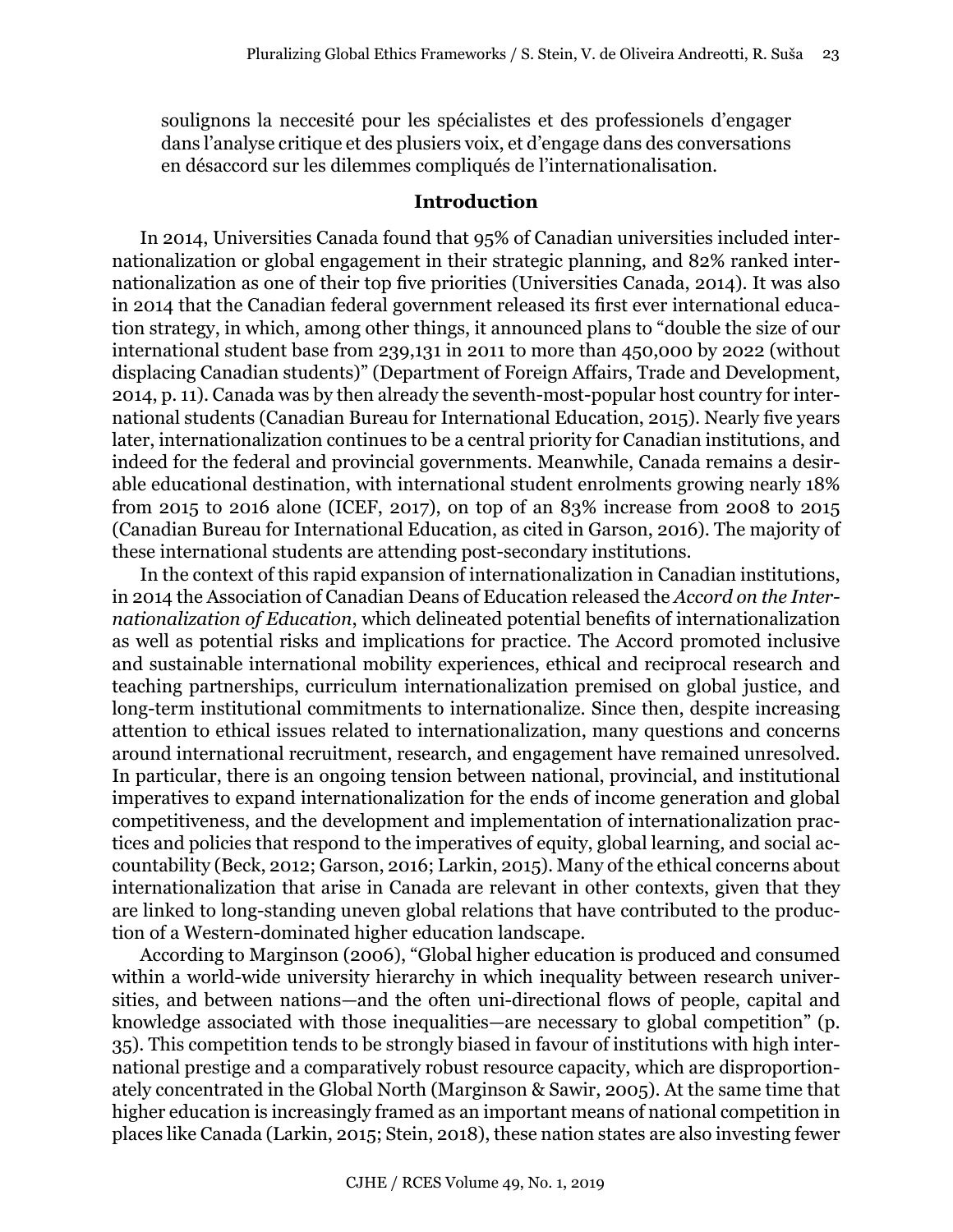public monies in higher education, instead calling upon individual students to invest in their own education, as is evident in growing tuition costs and declining public funding (Fisher, Rubenson, Shanahan, & Trottier, 2014).

In this context, some have voiced concerns that universities in Canada and elsewhere in the Global North are treating internationalization as a means of generating revenues to make up for declining public funding from local and national governments. For instance, in Canada, Usher (2018) points out that as combined government transfers (provincial and federal) to universities have steadily declined since 2009, cuts in funding have largely been filled by growing numbers of international students and their rising tuition costs (which have been growing at a rate of 4% per year). The perceived benefits of internationalization are not only direct, but also relate to the larger project of global economic and epistemological hegemony (Johnstone & Lee, 2014). Larkin (2015) argues:

There is clearly a belief that internationalizing education will not only provide greater revenues through knowledge products and the penetration of new markets, but that it will provide Canadian universities with opportunities to recruit students and faculty from abroad (as both providers and producers of revenue) and will position national research universities to compete at the highest level globally. (p. 144)

She contends that, as a result, internationalization efforts often reproduce Canada's geopolitical hegemony, particularly in relation to partners in the Global South (see also Johnstone & Lee, 2014). Others point out that in the rush for revenues and other international opportunities, Canadian institutions have failed to create culturally responsive environments for international students and scholars (Guo & Guo, 2017), or to adequately consider and manage the ethical complexities of international study and service abroad experiences and research partnerships (Beck, 2012; Khoo, 2011; Larkin, 2015).

Even among scholars and practitioners of international higher education who are not critically inclined, there is thus a growing anxiety that internationalization has "lost its way" (Brandenburg & de Wit, 2011).<sup>1</sup> Efforts to assess and reimagine the current ethical orientation of mainstream internationalization must take into account the many competing interests, investments, values, and desires that shape its current form and seek to influence its future direction. There are multiple possible responses to emergent ethical dilemmas and their related political implications, and whichever response is chosen will likely depend on the context-specific configuration of power, policy, and desires; this makes it difficult to pose simple or static solutions. Thus, rather than prescribe "best practices" or advocate for one ethical approach in particular, in this paper we consider how liberal, critical, and decolonial approaches to global ethics would frame and respond to challenges related to three primary areas of internationalization: international student mobility, internationalizing curricula, and study and service abroad.

We begin by reviewing the three different ethical approaches identified, paying particular attention to the decolonial approach as it is the most underdeveloped within existing ethics scholarship and practice. Further, we note that while each approach offers something and each has limitations, if we are truly going to pluralize the available ethical frames for action, then the current hegemony of liberal ethics will need to be denaturalized (without dismissing its gifts); otherwise it will continue to crowd out other possibilities. Following this review of approaches, we illustrate how they might be used to deepen and complicate ethical understandings of challenges related to three areas of internation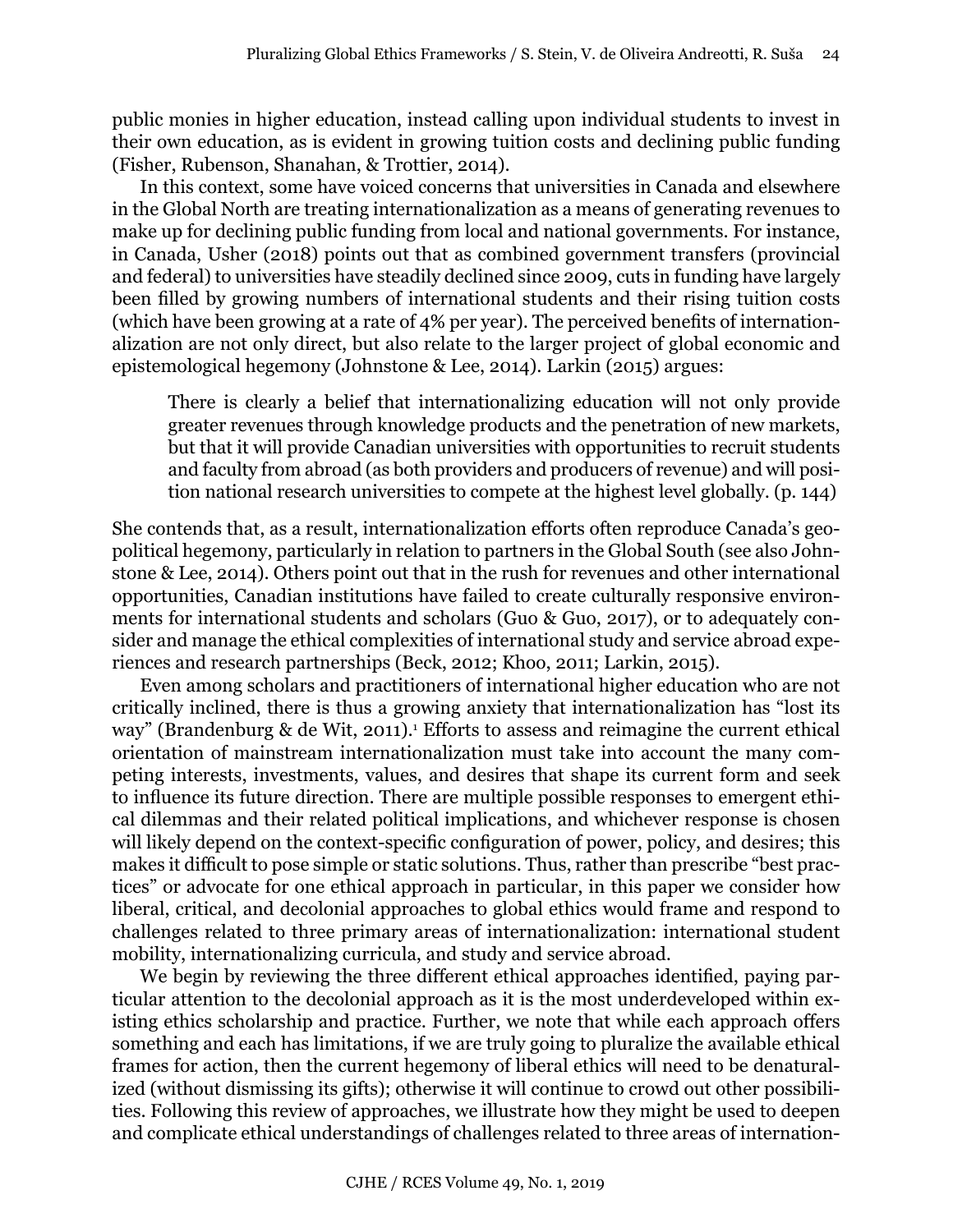alization. We conclude by emphasizing the need for scholars and practitioners to engage in multi-voiced, critically informed analyses, and dissensual conversations about complex ethical dilemmas related to internationalization.

#### **Approaches to Global Ethics**

In a contemporary era characterized by global interdependencies that range from horizontally collaborative to violently extractive, and everything in between, there is growing need for ethical frameworks that can address (unevenly) shared problems and proliferate possibilities for sustaining human (co)existence on a finite planet. Global ethics is a field of study that addresses international, institutional, and interpersonal efforts to navigate and negotiate complex dilemmas that are not bounded by local contexts or national borders. These include challenges related to access to food and clean water, migration and mobility, poverty, exploitation, resource extraction, trade policy, education, development, health and well-being, climate change, armed conflict, and human rights (Dower, 2014; Hutchings, 2010; Widdows, 2011; O'Byrne, 2017). Yet, according to Drydyk (2014), "agreement is lacking on what global ethics is: what its boundaries are, what is to be included, and what is not" (p. 16). Different approaches to global ethics operate according to different orientating assumptions, horizons of hope, and theories of change.

Rather than view this lack of consensus as a problem, in this paper we propose that learning to work with and through complexity, uncertainty, and difference is a vital element of global ethics education. Different ethical frameworks offer different diagnoses of the problems we face, and different propositions as to how we should respond. In this paper we seek to offer an opening for conversations that will prepare people to identify different ethical frameworks and to assess where they come from and what they assume, where they lead, what they enable and what they foreclose, and what the tensions, edges, and contradictions are between them. Ultimately, the idea is to prepare people to think self-reflexively about their own relationships to these and other frameworks, so that they might both understand a single issue from different perspectives and develop the courage to determine and take responsibility for their own contextual ethical choices.

Thus, instead of meeting expectations and desires for universalizing solutions, advocating for a singular ethics framework, or making recommendations about any specific change in internationalization policy and practice, we argue for deeper analyses and a cultivation of ecologies of knowledges (Santos, 2007) in educational research. For this purpose, we review three different approaches to global ethics: liberal, critical, and decolonial. These approaches hardly canvas the entire field of existing and possible frameworks, but they capture some of the more notable patterns that circulate within Canadian higher education institutions. Further, within each identified approach there are significant variations that we cannot fully capture, while at the same time there may be overlap between them. Thus, we present this paper as an initial invitation for further conversation and engagement, rather than a comprehensive map of ethical possibilities.

# **Liberal Approaches to Global Ethics**

The liberal approach to global ethics is rooted in a global imaginary that naturalizes certain architectures of existence as if they were universal, and thereby circumscribes what appears possible and desirable to know, desire, and create (Stein, Andreotti, & Suša,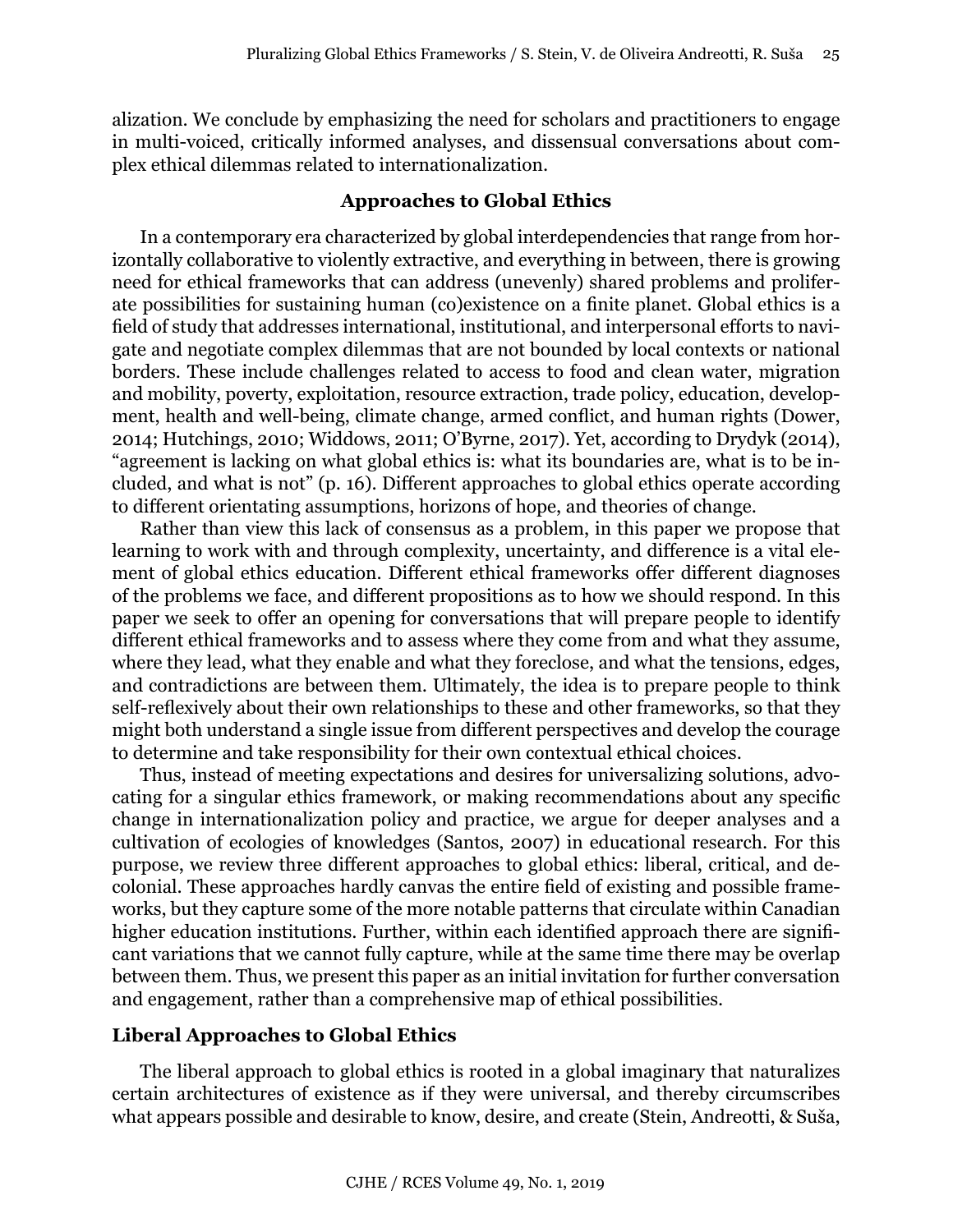2016). The result of this universalism is the paradoxical projection of a particular way of knowing and being as if it were the only valid and valuable one. As with any ethical approach, there may be a range of perspectives that fall within liberal ethics, but there are parameters on the degrees of acceptable difference that may be included; anything that challenges the primary dimensions of the liberal global imaginary will likely be invalidated or invisibilized, or may even be illegible. We identify these primary dimensions as relating to the presumed political authority of nation states, economic inevitability of capitalist markets, epistemic authority of Western knowledge, and anthropocentric separation of humans from the earth (Stein, Hunt, Suša, & Andreotti, 2017). Within the liberal global imaginary, ethical problems are not only articulated within these "universal" frames, it is also presumed that solutions to these problems can be found within them. In other words, the orienting liberal assumptions are that more social order and civil rights within the bounds of the nation state, more economic access to social mobility within the bounds of capitalism, and more shared knowledge within the bounds of Western epistemic traditions will enable us to solve ethical problems.

Despite the hegemony of this liberal ethical approach, some have problematized its organizing assumptions, suggesting that it narrows possibilities for relationality across difference (Donald, 2012; Gaztambide-Fernández, 2012; Kuokkanen, 2008); denies marginalized communities resources and opportunities to create and lead their own visions for education, development, and change (Battiste, 2013; Gandhi, 2011; Kapoor, 2014; McEwan, 2008; Spivak 2004); and reproduces civilizational hierarchies that invalidate non-Western knowledge traditions, modes of social organization, and forms of subjectivity and relationality (Andreotti, 2011; Nandy, 2000; Santos, 2007).

When confronted with challenges to the benevolence or universality of liberal global ethics, its practitioners and proponents tend to have one of two responses: either dismissing the challenge outright or selectively incorporating elements of different ethical traditions in ways that nonetheless do not challenge the liberal grid of value and intelligibility. The latter response tends to result in familiar forms of liberal pluralism, which only allow for "difference that makes no difference" (Ahmed, 2016). If the presumed universality of liberalism's global imaginary is not punctured, then these responses to critique become circular, offering different ethical content within the same underlying frames. Therefore, we are not suggesting the need for a shift or a change *within* the dominant (liberal) imaginary, but argue instead for this imaginary to be considered *alongside* other possible imaginaries and subsequent approaches to global ethics. We argue for its repositioning and de-universalization rather than the reform of its content. In this, we emphasize the need to challenge its hegemony so as to open up other possibilities for (co)existence, in particular those that are *unimaginable* within liberalism's cognitive, imaginative and discursive frameworks. However, this does not mean that the liberal global imaginary offers no gifts, nor that we merely seek to replace it with a different hegemonic imaginary. It simply means that there are many other possibilities and discussions that *cannot* be held—or are not considered possible, legible or legitimate—if liberalism's demands for universal solutions and consensus continue to set the agenda and terms of conversations (see Santos, 2007). Below we review critical approaches that question the universality of liberalism's global imaginary.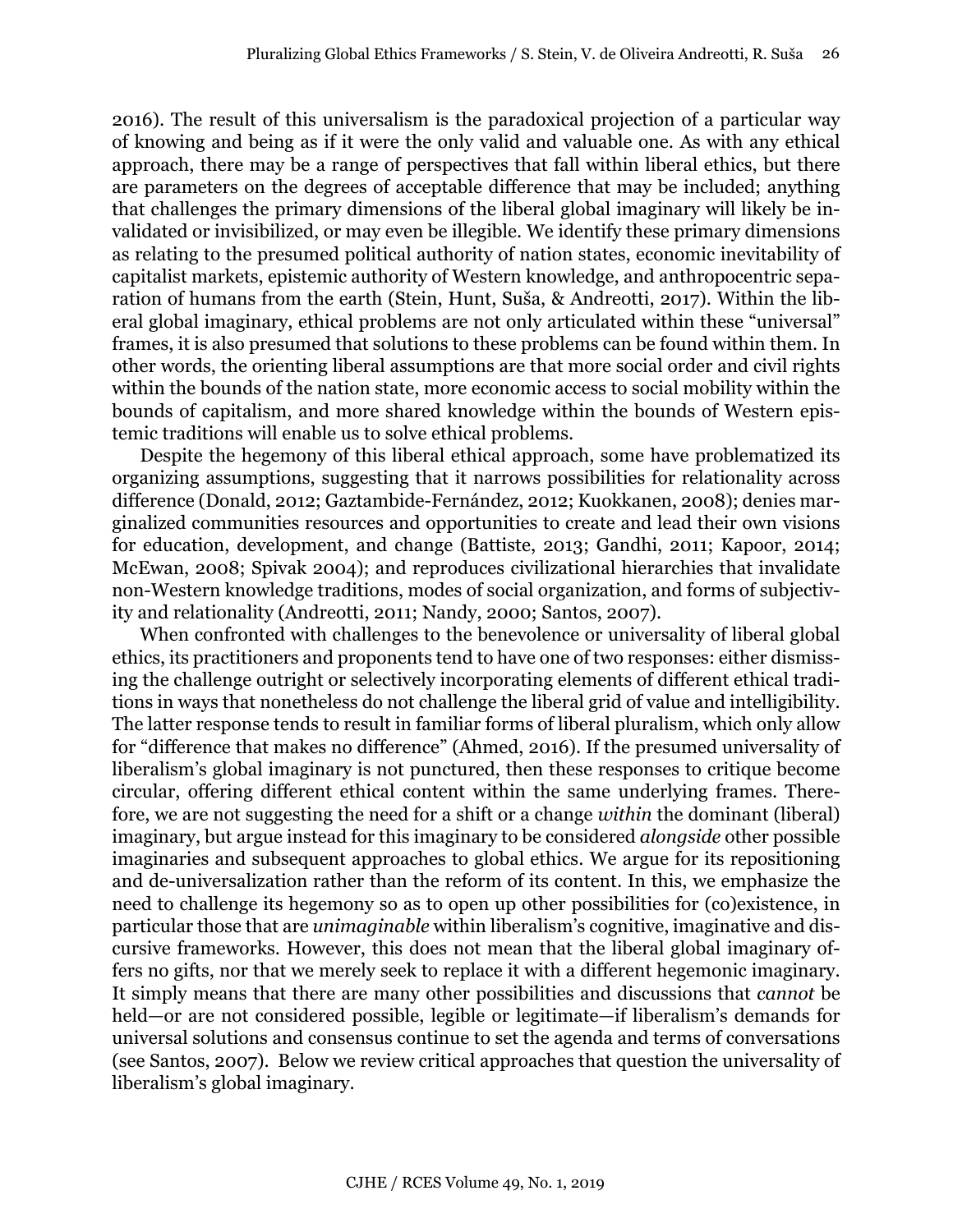# **Critical Approaches to Global Ethics**

Critical approaches to global ethics vary in their exact emphasis, but invariably identify an enduring set of power relations on an international scale—(geo)political, economic, epistemological, ecological—and problematize how these relations shape dominant conversations about ethics. In particular, attention is paid to how ethical responses articulated within a liberal global imaginary tend to present ethical dilemmas in dehistoricized and depoliticized ways that reproduce unequal power relationships, support simplistic analyses of and responses to structural violence, and naturalize ethnocentric imaginaries of responsibility and change. For instance, Stone-Mediatore (2011) finds that scholarship and pedagogy in the field of global ethics emphasizes "almost exclusively" white authors in the tradition of Western philosophy. She notes that although "Eurocentrism in academia is nothing new…in a field such as global ethics that aims to treat moral problems in their cultural and geographic breath, the exclusion of viewpoints from the majority of the world's cultures and countries is particularly troubling" (p. 45).

In response to the identified shortcomings of liberal global ethics, a critical approach to global ethics recognizes the need to redistribute resources, democratize governance, and pluralize knowledge traditions within mainstream institutions. The idea is that if we achieve a more diverse representation of perspectives and distribution of power and resources in the political, economic, and epistemological dimensions of global society, then we will achieve a more equitable set of global relations. However, it is challenging for even critical people who are socialized into the presumption of liberal universality to access other ethical traditions without selectively extracting and consuming difference and inserting it back into existing, dominant frames and horizons of hope. In addition, it is difficult to envision a radically different future from where we currently stand, because the liberal global imaginary is so effective at foreclosing alternatives. A critical ethical approach is therefore articulated from the edge of liberal frames of global ethics, but it does not necessarily go beyond them, often closing off viable possibilities that are not yet imaginable from within those frames. A decolonial approach to global ethics seeks to address the ambivalences, complexities, circularities, and complicities that are often involved in trying to imagine ethics "otherwise."

# **Decolonial Approaches to Global Ethics**

A decolonial approach to ethics emphasizes and denaturalizes the enduring coloniality of the liberal global imaginary and the institutions and social relations that it engenders, and which in turn uphold it. Coloniality refers to "long-standing patterns of power that emerged as a result of colonialism, but that define culture, labor, intersubjective relations, and knowledge production well beyond the strict limits of colonial administrations" (Maldonado-Torres, 2007, p. 243). These patterns have instituted a racialized regime of differential value that serves to rationalize and even naturalize the processes that produce economic and political inequality, and to enact genocidal and ecocidal practices of exploitation, extraction, and expropriation for the ends of capital accumulation. Notably, colonial social relations and representations do not simply negatively affect racialized populations, they also serve as the conditions of possibility for the liberal imaginary and institutions by shaping the ecological, affective, cognitive, relational, and economic dimensions of our collective existence. From a decolonial perspective, this does not mean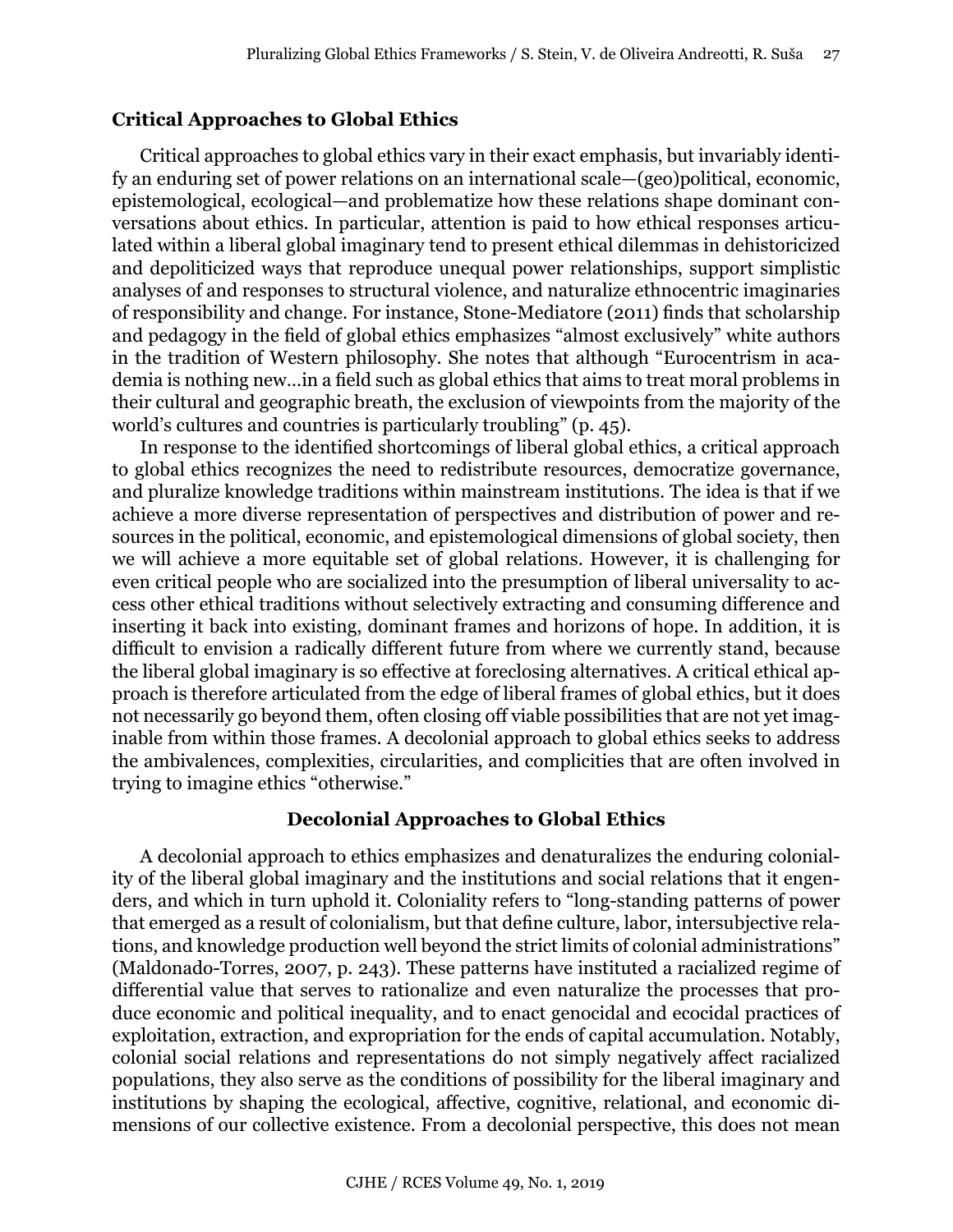that Western traditions have nothing to offer, but rather that their purported universalization has been subsidized by racial and ecological violence; thus, they need to be interrupted and decentred so that suppressed ethical frameworks can be regenerated and new possibilities for (co)existence can emerge.

A decolonial approach to ethics therefore recognizes the gifts as well as the colonizing tendencies of both Western liberal *and* critical ethical traditions, and seeks to engage with existing and emergent alternative ethical possibilities. As part of this, a decolonial approach also recognizes the immense power of the liberal global imaginary, and the difficulties of imagining and enacting ethics otherwise. This also points to the ambivalence of the term "decolonial" itself, and our own ambivalence around its use here. As a "decolonial turn" has emerged in the context of educational scholarship, the meaning of the term "decolonial" has become contested. At times, it is used in metaphorical ways that betray the material dimensions of decolonization related to the restoration of stolen lands and resources (Patel, 2014; Tuck & Yang, 2012). At other times, it is used in prescriptive ways that fail to attend to the many complex means through which contemporary existence is produced by colonialism (in its ecological, cognitive, affective, relational, and economic dimensions), and as such, cannot be transcended simply through stating that we intend to do so (Andreotti, 2016). Recognizing this complexity and difficulty, we cautiously describe the decolonial perspective as an ethical orientation that looks toward a horizon "beyond" colonialism without prescribing or demanding a guaranteed path to a fully decolonized future, and engages non-Western ethical frameworks without claiming to "master" them. It is a gesture or a glimpse toward enacting and embodying not only alternative ways of thinking (epistemologies) but also other ways of being (ontologies).

A decolonial approach to ethics is therefore articulated and practiced from the edge of dominant liberal ethical frames, looking outward toward other possibilities, but committed to learning from the mistakes of the liberal frames and cautious of the many difficulties that arise in trying to engage beyond them. This approach dwells in the messy spaces between what is imaginable in liberal ethics, critiques of those ethics, and alternative ethical frameworks that are unintelligible or illegitimate for those who remain invested in liberal frames. This approach recognizes the need for an ethical plurality that holds and learns from apparent paradoxes and incommensurabilities, as in the Zapatistas' decolonizing vision of "a world in which other worlds fit" (as cited in Grosfoguel, 2012, p. 99). But it also suggests that to create such a world would require first denaturalizing the global imaginary that has been naturalized by liberalism's institutions and subjectivities, as well as the material infrastructures that support their reproduction; otherwise, the result would be a return to the limited formations of liberal pluralism.

Thus, a decolonial approach to ethics also identifies a need for transitional practices, pedagogies, and engagements through which those who were socialized within a liberal global imaginary can work through not only the cognitive and material but also the affective and relational challenges of change. These challenges include unlearning ongoing investments in epistemic universality; processing affective resistances that arise when one is expected to "give up" perceived entitlements to economic advantage, political authority, and moral superiority; engaging responsibly and humbly with different ethical frames; and learning to relate to one another and the world in ways that are not oriented by rational, utility-maximizing choices to engage in collaboration or competition, but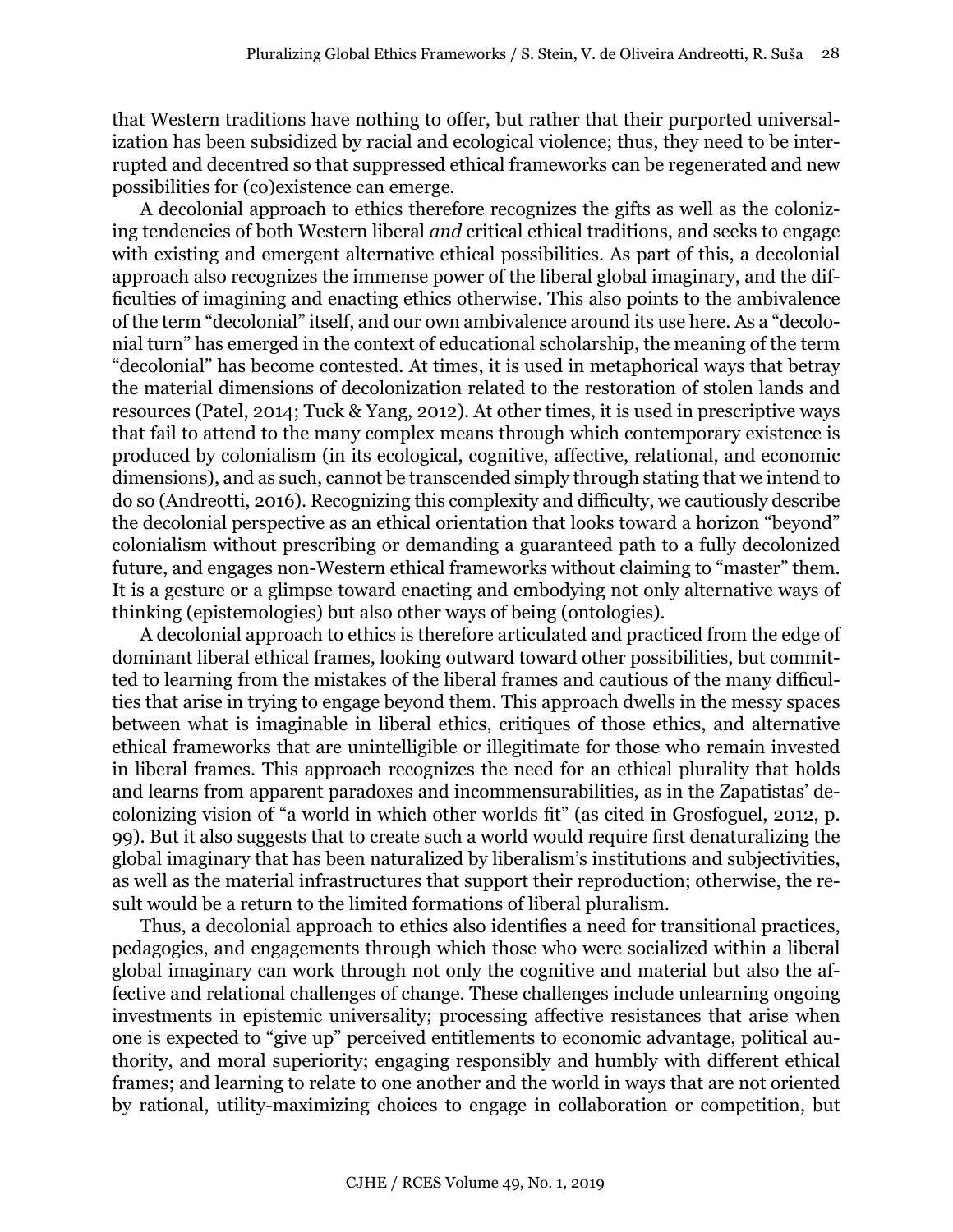rather by humility, compassion, generosity, and affirmation of collective responsibilities (before will) as part of a wider social and ecological metabolism.

Finally, we note that engaging a decolonial approach to ethics in the Canadian context does not simply involve international relationships, but also the country's settler-colonial foundations. Indeed, a decolonial approach requires examining how coloniality operates in both local *and* global dimensions, and considering how different colonial regimes and relationships intersect in complex ways (Beck, 2012; Thobani, 2007).

#### **Ethical Approaches to Practices of Internationalization**

In the following section, we explore the possibilities and limitations of each of the three reviewed approaches to global ethics (liberal, critical, and decolonial) by asking how each would respond to practices of higher education internationalization as they relate to international students, study and service abroad, and internationalizing the curriculum. Our intention in offering these illustrative questions is not to suggest that we simply need to ask them, identify the "answers," and then we will know how to enact and embody a particular set of ethics so as to resolve ethical dilemmas. Rather, we offer the questions as a means to invite ongoing, self-reflexive conversations—among both international higher education scholars and educational practitioners—that might enable a deeper and more complex understanding of both the ethical challenges that are posed by internationalization and of different ways of responding to them, each of which enables certain possibilities and forecloses others.

#### **International Students**

In 2017, the United States and United Kingdom received the first and second highest number of international students, respectively, while Canada was the fourth most popular destination (OECD, 2017). As in many other Western anglophone nations, after the Second World War, international students studying in Canada were understood to play a central role in the development of their home countries, serving as transmitters of knowledge as well as vectors of international goodwill and trade (McCartney, 2016; Stein & Andreotti, 2016; Trilokekar, 2010). Shifts in international student recruitment rationales, from development-based to income-generation-based, began to occur even before the end of the Cold War (Cudmore, 2005; McCartney, 2016), although in both the post-war and contemporary era, there has been a strong emphasis on benefits for international trade.

Today, international student tuition and fees are unregulated in Canada, as they are in many countries of the Global North (Bolsmann & Miller, 2008; Ziguras, 2016). These fees are often many times higher than domestic students' tuition and fees at public institutions, as international students are understood to be an appealing source of revenue for many institutions (Anderson, 2015; Lee, Maldonado-Maldonado, & Rhoades, 2006). Many host countries also emphasize the importance of recruiting international students, given that they bring non-tuition spending, tax revenues, and job creation (Altbach, 2004; Marginson, 2006; Owens, Srivastava, & Feerasta, 2011). For instance, Canada's federal international education strategy emphasizes that "international students in Canada provide immediate and significant economic benefits to Canadians in every region of the country" (Department of Foreign Affairs, Trade and Development, 2014, p. 7), and also emphasizes billions of dollars in student spending, hundreds of millions of dollars in tax revenue, and job creation.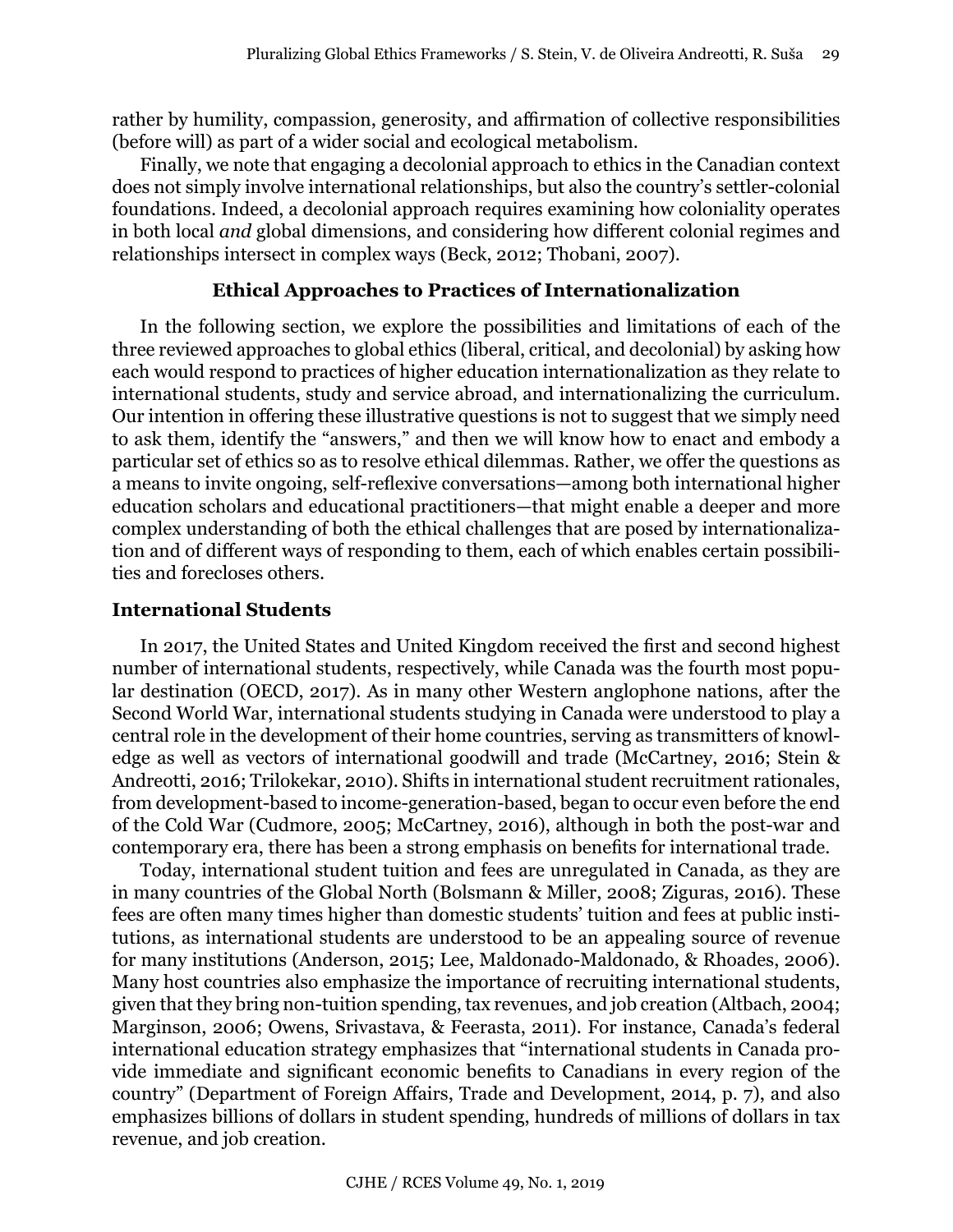In addition to the direct income they bring, international students are understood to be "ideal" future immigrants to Canada (Scott, Safdar, Trilokekar, & El Masri, 2015). This is particularly relevant for policy makers who believe we are operating within a global "knowledge economy," in which countries compete to either retain or attract highly skilled persons in what Gibb and Walker (2011) describe as a "global war for talent" (p. 389). In the context of a highly uneven geopolitical landscape, Global North countries like Canada are the primary beneficiaries of this "war" (Altbach & Knight, 2007; Johnstone & Lee, 2014). A growing body of work also addresses the racism and xenophobia experienced by international students in Canadian higher education institutions (Coloma, 2013; Guo & Guo, 2017; Stein & Andreotti, 2016).

The liberal global ethics approach presumes that Western higher education represents the height of human knowledge and development. However, there is concern that current trends in international student mobility rob human capital from sending countries through the process of "brain drain," the one-way migration of highly educated students from their home countries in the Global South to the Global North (Adnett, 2010; Rizvi & Lingard, 2010). Indeed, Canada in particular has been criticized for contributing to brain drain in the health professions (Crush, 2002, as cited in Neiterman, Atanackovic, Covell, & Bourgeault, 2018). A liberal ethics approach might emphasize that a preferred option is "brain circulation," in which exceptional students from the Global South are educated in the Global North and bring their acquired skills back home with them to contribute to national development (Marginson, 2006). This is a return to the Cold War approach to international student mobility as development aid (O'Mara, 2012). Domestic and international student engagements are also understood to as a means for both groups to develop "intercultural competence," although it is generally emphasized that "international students are valuable contributors of diverse cultural perspectives and experiences" (Leask, 2009, p. 206) in ways not assumed of their domestic peers.

A critical approach to the ethics of international student mobility problematizes liberal ethics for not interrupting the transnational economic elitism of the existing admissions system, which creates significant material and other barriers to access. Viggiano, López Dámian, Morales Vázquez, and Levin (2017) found that the presumption of international student affluence can lead to a situation where access is not extended to students from low-income backgrounds and/or from low-income countries. In response, some scholars advocate for extending national equity commitments to international students (Tannock, 2013), or suggest that international students should pay the same fees as domestic students (Enslin & Hedge, 2008). Notwithstanding their critical orientation, these approaches do not necessarily question the presumption that Western higher education is superior. Instead, their primary ethical concerns centre on how to best ensure more expansive and equitable access to Western higher education, and to ensure better institutional treatment for those who do enrol. In Canada in particular, scholars have documented that some universities make promises to international students about the academic support that will be offered and available post-graduation immigration opportunities, which often fail to match up with reality (Guo & Guo, 2017; Brunner, 2017; Neiterman et al., 2018). Finally, a critical ethical approach emphasizes that racism against international students needs to be addressed at a systemic, institutional level, rather than merely as a product of individual bias (Lee & Rice, 2007; Rhee & Sagaria, 2004).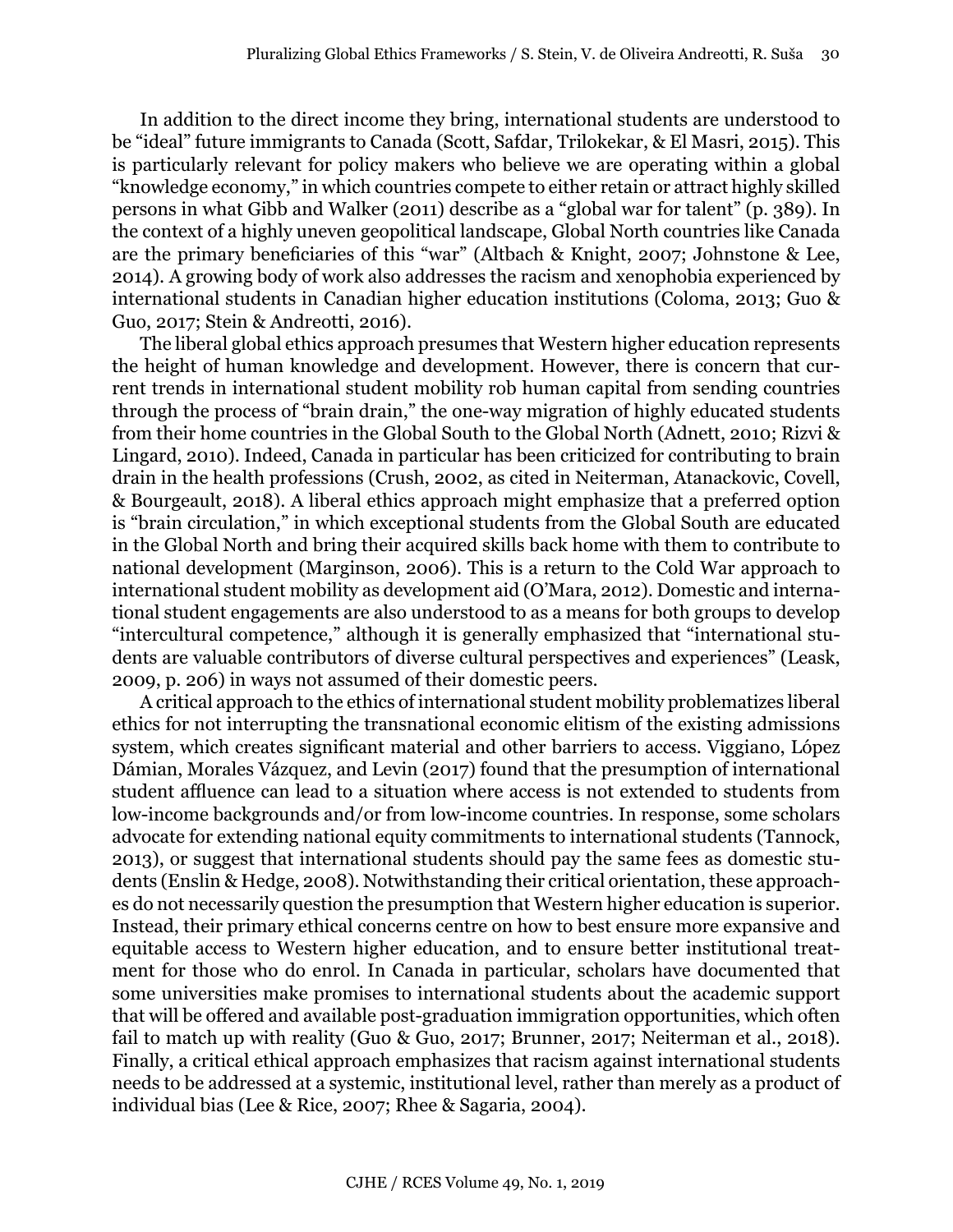Rather than proposing particular interventions to increase access, a decolonial approach to ethics emphasizes the material and epistemic frames that naturalize both liberal and critical desires for Western higher education. It traces the colonial histories of uneven geopolitical economic relations that produced the presumption and promise of Western education as *the* path to individual and national development. In this way, it understands both the Western university's desire to recruit international students *and* the international students' desire to attend the Western university within a shared global imaginary (Kim, 2011; Nandy, 2000; Stein & Andreotti, 2016; Wyly & Dhillon, 2018). Further, a decolonial approach suggests that inclusion is generally offered to international students on the condition that they participate in, or at least do not challenge, the national exceptionalist ethos of a place like Canada, which is itself premised on local and global colonial continuities and complicities (Stein, 2018; Thobani, 2007). This approach to ethics does not dismiss concerns about extractive tuition fees or minimize the need to address both interpersonal and institutional racism directed at international students. Instead, it suggests that high fees and racist practices are embedded within the same root colonial schema of differential value that asserts Western benevolence, supremacy, and universalism. Thus, for a decolonial approach, addressing individual and institutional barriers and biases is important but also insufficient for dismantling the epistemological, economic, and geopolitical hegemonies that characterize the global higher education landscape (Stein & Andreotti, 2016; Wyly & Dhillon, 2018).

 Table 1 illustrates the kinds of questions that each ethical approach prioritizes in relation to policies and practices in the context of student mobility in higher education.

# **Study and Service Abroad**

Considerable internationalization efforts go into enhancing credit-bearing study abroad offerings and increasing and diversifying domestic students' participation in these programs (Salisbury, Paulsen, & Pascarella, 2011). These programs may take the form of short- or long-term experiences. International service learning (ISL) is another increasingly popular form of experiential learning and international educational engagement in which university students (generally from wealthier parts of the world) travel abroad to engage in a community-based service activity (generally in poorer parts of the world) (Crabtree, 2008). These programs vary in terms of the formality of academic instruction, trip length, and other variables. Similar programs have been described as "voluntourism," which Khoo (2011) characterizes as a blend of "travel, volunteering and fundraising to cover the cost of development projects and travel costs" (p. 346), but compared to ISL, voluntourism may lack a structured learning component. In her study of a celebrated research and learning partnership between a Canadian university and a Tanzanian community, Larsen (2015) found that while there were some benefits for the various participants there was nonetheless an underlying "assumption that Canadian universities can solve African problems" (p. 118), which reproduced colonial relations and deficit orientations. The different ethical approaches presented in this paper have different perspectives on the intended and actual effects and outcomes of international study and service abroad programs, and each might frame the transformative potential of these programs in somewhat different ways.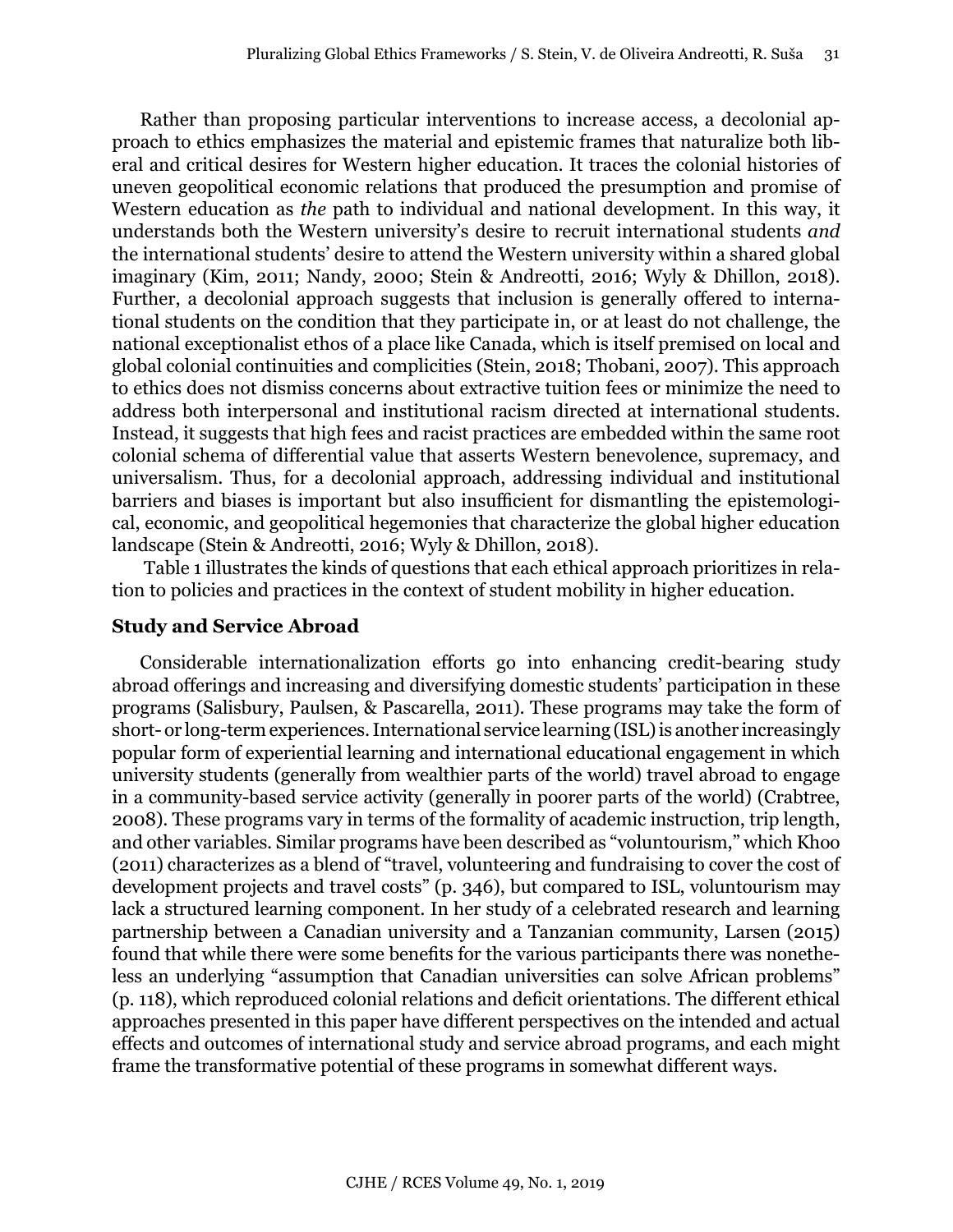Table 1. *Ethical questions about international student mobility from each approach*

| Liberal    | How can we ensure that international students, their host countries, and their<br>home countries all benefit from their educational experience abroad? How can<br>we prepare international students to become effective leaders in their home<br>countries? How can we foster positive engagements between international and<br>domestic students? How can we prepare domestic staff and students to be more<br>culturally sensitive toward international students?                                                                                                                                                                                                                   |
|------------|---------------------------------------------------------------------------------------------------------------------------------------------------------------------------------------------------------------------------------------------------------------------------------------------------------------------------------------------------------------------------------------------------------------------------------------------------------------------------------------------------------------------------------------------------------------------------------------------------------------------------------------------------------------------------------------|
| Critical   | How can we democratize international access to our universities and recruit a<br>more diverse and globally representative student body? What promises do Cana-<br>dian/Western universities offer to potential international students, and how do<br>these compare with benefits actually received? How can we address racism in all<br>areas of the institution, including admissions, curriculum design, and evaluation,<br>as well as interpersonal engagements?                                                                                                                                                                                                                   |
| Decolonial | What economic and geopolitical histories and relations have made the West a<br>desired location for international study? What different motivations drive inter-<br>national students to study abroad? How can we understand international students<br>as neither victims or villains, but rather as complex subjects with conflicting de-<br>sires who might be both subject to and complicit in others' marginalization? Does<br>expanding access to Canadian/Western universities for a subset of students alter<br>or reproduce the uneven global higher education landscape? How might we de-<br>naturalize assumptions about the superiority of Western(ized) higher education? |

Liberal ethical approaches to study and service abroad presume that students who participate in these programs will develop important intercultural skills and global awareness. While some emphasize that these will make students better prepared to compete in a global job market and collaborate in diverse workplaces (Baillie Smith & Laurie, 2011), others emphasize how participation in these international programs contributes to the development of participating students' moral and civic leadership capacities (Bringle, 2011), global citizenship competencies (Dolby, 2004; Longo & Saltmarsh, 2011), and deepened appreciation of human diversity (Nussbaum, 2002). This approach also has a humanitarian dimension, organized around the presumption of participating students' "sense of duty and fairness in the world: those who can supporting those who cannot, giving opportunities to those left behind" (Butin, as cited in Sin, 2009, p. 482). Transformation within a liberal ethical approach emphasizes the enhancement of individuals' self-knowing and the expansion of possibilities for cross-cultural collaborations, which are nonetheless led by liberal subjects who are presumed to have reached the highest level of human progress and development (Silva, 2007; Smith, 2012).

Critical ethical approaches to study and service abroad emphasize the risk of reifying racial stereotypes and reproducing harm in the host community if there is inadequate practical and pedagogical preparation for the experience (Grusky, 2000). Beyond direct harm, there is concern that these experiences can also reproduce students' presumed entitlements and supremacies. According to Zemach-Bersin (2007), in most framings of study abroad, "the 'globe' is something to be consumed, a commodity that the privileged… student has the unchallenged and unquestioned right to obtain as an entitled citizen of the world" (p. 26). Meanwhile, Bryan (2012) argues that ISL programs "present citizens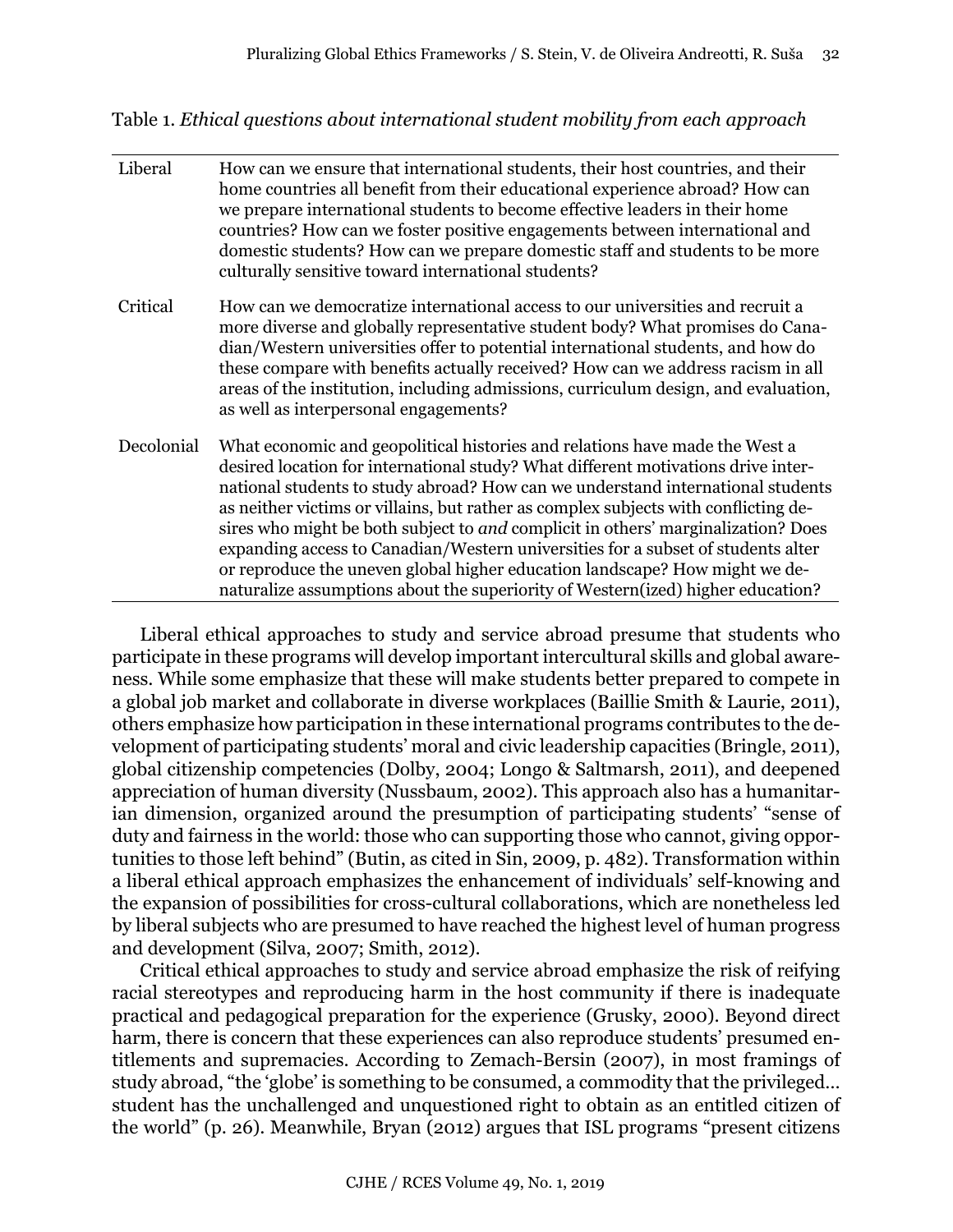of the global South as objects of pity and benevolence, serve to obscure global power relations and prevent individuals from seeing how they themselves are implicated in sustaining such relations by participating in, and deriving benefits from, harmful global economic institutions and practices" (p. 21). In turn, the service experience enhances the cultural capital and resume of the student volunteer, and reaffirms their presumed benevolence and innocence (Angod, 2015; Baillie Smith & Laurie, 2011). Some responses from a critical ethical approach therefore advocate for abolishing these programs altogether, while others emphasize the need to centre social justice and transformative social change (Butin, 2007; Tiessen & Huish, 2014). For instance, in his analysis of Canadian educational programming on global citizenship, Jefferess (2008) argues for the need to frame relationships and responsibilities in consideration of "the history of imperial politics that has shaped the current world system" (p. 31).

A decolonial approach to ethics shares many of the critiques of study abroad and service-learning offered by the critical approach, as well as its ambivalence about the possibilities for fostering reciprocity or solidarity. But while a decolonial approach emphasizes the importance of justice-oriented frameworks for service and study abroad, it is be wary of imposing or importing Western-derived notions of justice into the intercultural context (Moallem, 2006). That is, there is wariness about the naturalization of a universal ethical system in which the critical Western student or scholar imposes their vision or theory of social transformation onto the host country or community (Gaztambide-Fernández, 2012). To do so would risk reproducing old colonial relations, only this time in the name of liberation (Spivak, 1988). Instead, the decolonial approach would stress the imperative to unlearn systems of domination and learn to listen to and serve host communities (rather than assuming that visiting students already know how to do so, or know what people in these communities want), while also remaining sceptical about our own motivations, our ability to "hear" what is being said, and our own transparency to ourselves. This also means attending to the ways that even visiting students who seek to "do the right thing" often remain at least partially invested in affirming their own benevolence, arbitrating justice, and determining the nature of their relationships with communities, out of a desire for and perceived entitlement to certainty, moral redemption, and control (see also Sutherland, 2018). It is precisely because these kinds of desires and perceived entitlements are not easily identified, let alone unlearned or unravelled, that we describe the decolonial ethical approach as an orientation that gestures toward a horizon, and an ongoing process that will entail mistakes and missteps, rather than as a prescriptive approach for how to "do" decolonization the "right" way.

Table 2 illustrates the kinds of ethical questions that each approach would prioritize in relation to study and service abroad.

# **Internationalizing the Curriculum**

As universities increasingly recruit international students and send more domestic students to study and volunteer abroad, many have emphasized the need to also "internationalize the campus," sometimes also called "internationalization at home." For Wächter (2003), internationalization at home is premised on "an understanding of internationalisation that [goes] beyond mobility and a strong emphasis on the teaching and learning in a culturally diverse setting" (p. 6). Harrison (2015) suggests that it "offer[s] a democratisation of the benefits of internationalisation to a much wider segment of society than that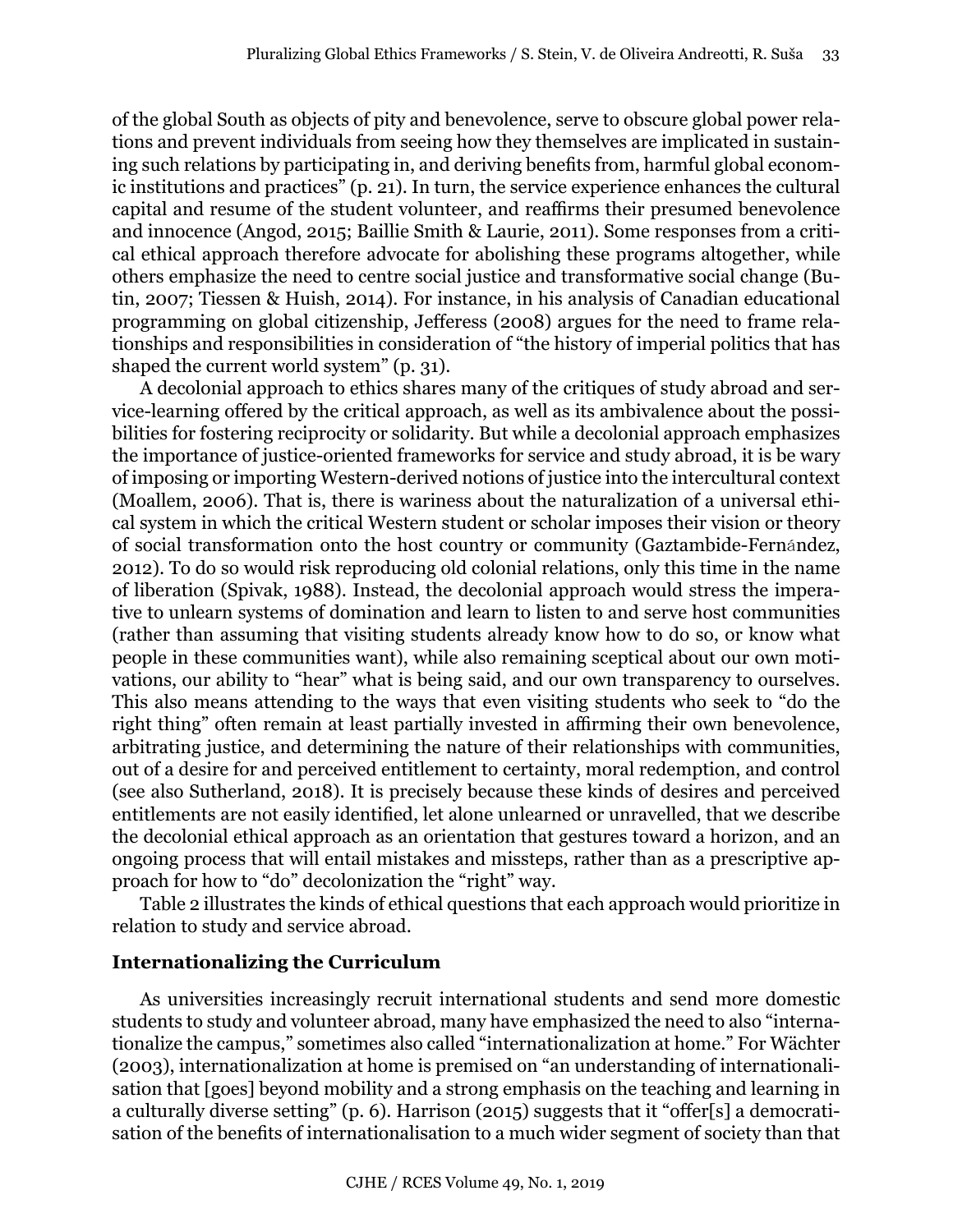which could be, or wanted to be, geographically mobile" (p. 414). A primary emphasis of these more local internationalization efforts has been on transforming curricula (Clifford & Montgomery, 2015).

Table 2. *Ethical questions about study and service abroad from each approach*

- Liberal How can study/service abroad inspire students to become engaged global citizens and leaders with a sense of responsibility that goes beyond themselves and their nation? How can a more diverse set of students gain access to these programs? How can international service trips prompt students to recognize their relative advantage and give back to the host community?
- Critical What systems and policies reproduce the uneven distribution of wealth that gives (certain) students the opportunity to travel from Canada or elsewhere in the Global North to the Global South? How does the structure of the service relation risk reproducing "white saviourism" and naturalizing inequality? What pedagogical scaffolding do students need before, during, and after these trips in order to denaturalize their presumed supremacies? What kinds of frameworks do students need in order to be able to reflexively attend to their own responses to their experiences abroad, so that they can learn from these responses and minimize harm to others?
- Decolonial How can visiting students learn to listen to the needs, desires, and dreams of host communities? How should it be handled when the ethical frameworks of visiting students conflict with those of the host community? How do we prepare students to deal with the heterogeneity and internal contradictions of the host community, and to respect and revere their gifts without romanticizing or idealizing them? How can students begin to understand that in order to truly remake relationships between communities they will need to disinvest from their presumed entitlements and desires for affirmation, certainty, universality, choice, and control, and develop a sense of responsibility *to* (rather than *for)* all living beings?

Leask (2015) defines curriculum internationalization as "the incorporation of international, intercultural, and/or global dimensions into the content of the curriculum as well as the learning outcomes, assessment tasks, teaching methods, and support services of a program of study" (p. 9). According to the Association of Universities and Colleges in Canada (now Universities Canada), the purpose of internationalizing Canadian university curricula is to "to prepare graduates who are internationally knowledgeable and interculturally competent" (as cited in Fuller & Liu, November 2009, p. 1). Internationalization of the curriculum has also been framed as a way to be more responsive to the epistemological perspectives of international students (Harrison, 2015). However, in their research at a Canadian university with strong stated commitments to internationalize the curriculum, Guo and Guo (2017) found that some international students "reported that they felt there were few teaching and learning resources that were related to their experiences" (p. 859) and that they were confronted with racism and stereotypical representations of their home countries. Foster and Anderson (2015) suggest, "We are on the journey of our understanding of internationalized curriculum where the complex nature of [internationalizing the curriculum] is only just beginning to be grasped by theorists and practitioners"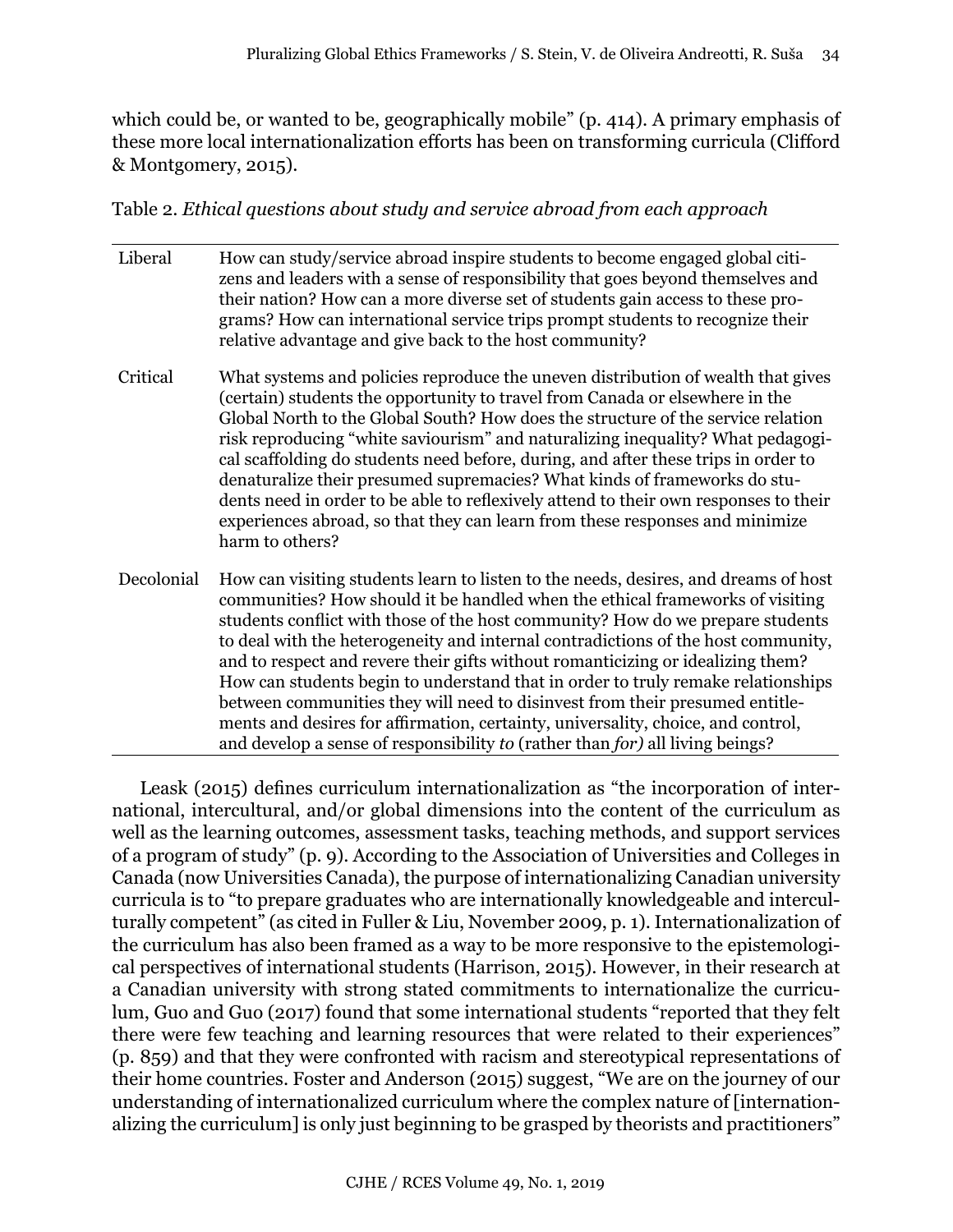(para. 1); yet even in these initial stages, there are many ethical questions involved, and divergent possible ways of framing and addressing them.

Harrison's (2015) framing of curriculum internationalization exemplifies a liberal ethical approach, incorporating international content, international perspectives, and an emphasis on intercultural engagements. This approach focuses on the learner's selfactualization and follows the notion that knowledge about cultural difference will prepare individuals to engage more fruitfully in interpersonal relationships, better compete within a global labour market, and foster smoother relations between different countries and peoples. From this perspective, internationalization of the curriculum is framed as a means to prepare "students to be global citizens who can operate in a globalized world" (Sawir, 2013, p. 361). However, formal respect for difference does not necessarily entail interrogation or interruption of the power relations that shape cross-cultural learning, nor challenge the universal claims that characterize Western knowledge production. For instance, Hail (2015) suggests that "if Western educators want to encourage Chinese students to appreciate pluralism and think about how democracy works, then showing students examples of the expression of civil rights in democratic countries may be more effective than directly criticizing China's human rights situation" (p. 11). In this example, there is a welcome emphasis on respectful engagements with difference, yet this approach is framed as a means to the end of demonstrating to Chinese international students the superiority of the Western liberal political system.

A critical approach to the ethics of curriculum internationalization emphasizes the insufficiency of efforts to include marginalized knowledges that do not also address the racialized and gendered political economy of knowledge production (Connell, 2007). This epistemic economy delegitimizes or devalues not only knowledges produced in other (non-Western) countries, but also knowledge that is produced by non-white people within the West (Roshanravan, 2012). From this position, the ethical imperative is to denaturalize and decentre Western knowledges (Breit, Obijiofor, & Fitzgerald, 2013), and to dedicate more material resources to the support of the production and instruction of marginalized knowledges, including through hiring faculty, revising existing awards and promotion procedures, expanding access through increased funding opportunities for students from historically marginalized populations, and reconsidering the Eurocentric perspectives that dominate curricula in nearly every academic department. In Canada, efforts to "internationalize" the curriculum may or may not be considered alongside recent commitments to "Indigenize" curriculum, but in both cases, the hope is that by institutionalizing support for marginalized knowledges and including more members of marginalized populations the institution itself will be transformed.

A decolonial approach to the ethics of curriculum internationalization also critiques the geo- and body-political economy of knowledge production, but emphasizes that the frames of Western knowledge are actively invested in the devaluation of non-Western ways of knowing in order to maintain the claim of Western universality and, thus, the foreclosure of anything that would challenge its epistemic, moral, and other forms of authority (Spivak, 1988, 1990; Maldonado-Torres, 2007; Santos, 2007). This approach thus emphasizes the contradictions, conflicts, and circularities that might arise when divergent knowledge systems meet. In particular, when different ways of knowing are instrumentalized by institutions and subject to selective/conditional inclusion (Ahmed, 2012; Mitchell, 2015; Nandy, 2000), this may result in non-Western ways of knowing being "grafted"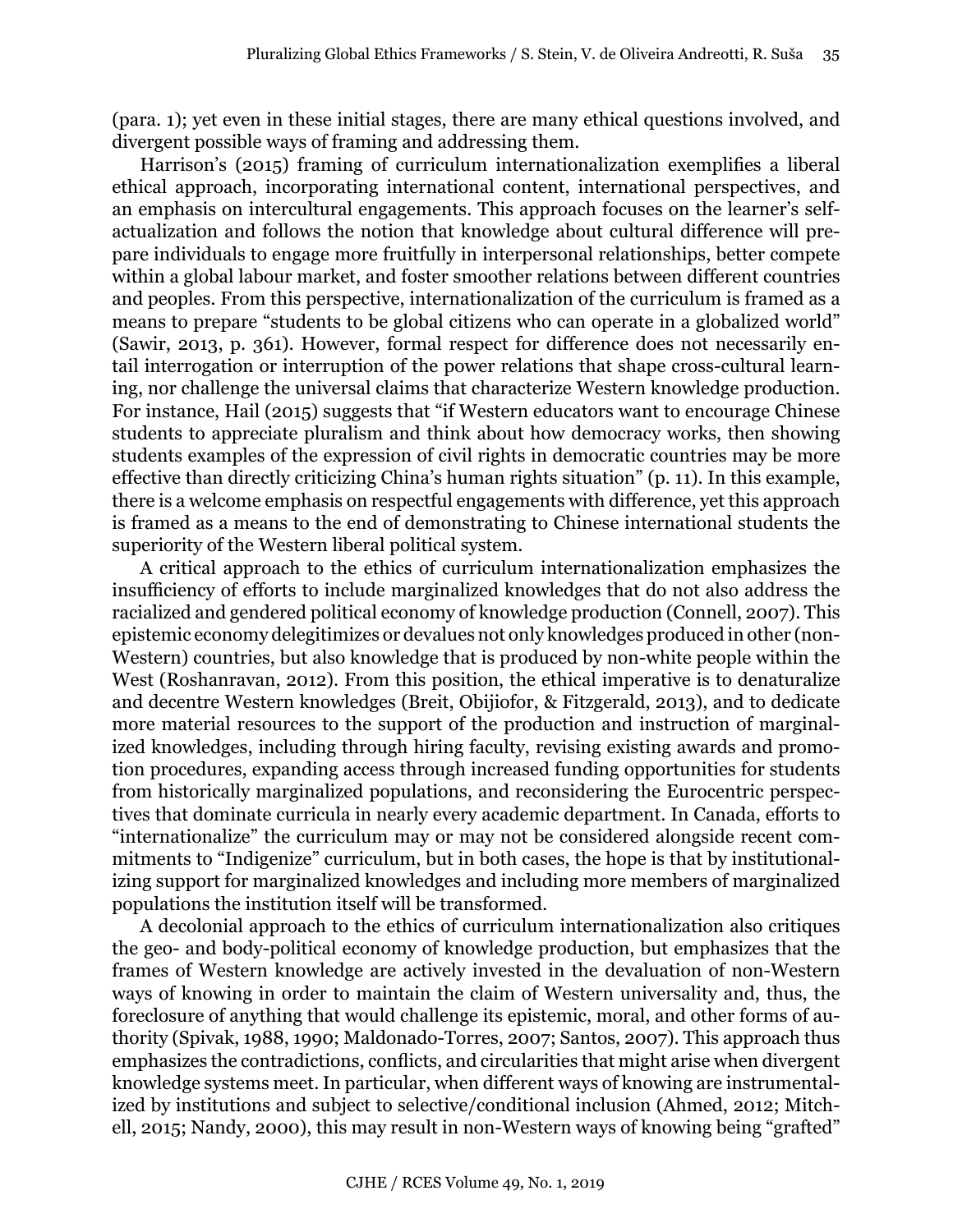onto Western ways of being, denying the powerful potential of these knowledges to open up truly different horizons of possibility (Ahenakew, 2016). Thus, for the decolonial approach, simply adding and supporting more diverse knowledges does not in itself necessarily pluralize possibilities for (co)existence. To do so would require not just incorporating alternative knowledges into existing institutions and decentring Western knowledge, but also reframing different knowledge systems as contextually relevant interventions into reality that both enable and foreclose different possibilities (Santos, 2007). Alongside epistemic reframing, there would also be a need for the "redistribution of material, social, political, cultural, and symbolic resources" that have historically been extracted and hoarded in ways that naturalize not only Western epistemic universality but also other forms of Western domination (Santos, 2007, p. 64). However, beyond redistributing these resources *within* existing material, social, political, cultural, and symbolic economies, the decolonial perspective has a commitment to ultimately rethink the orienting logics, ontological grammars, and infrastructures of those economies and consider other possibilities for (co)existence. This means considering not only different epistemologies, but different ontologies as well.

Table 3 illustrates the kinds of ethical questions that each approach would prioritize in relation to internationalizing curricula in higher education.

| Liberal    | How much of our curricula should be dedicated to international topics? How<br>can all disciplines, and in particular science, technology, engineering, and math<br>(STEM) fields, incorporate an international dimension to their programs? How<br>can we encourage international students to share their knowledge in the class-<br>room as a means of fostering epistemic pluralism and democratic deliberation?<br>What are the essential knowledge and skills needed to ensure that students<br>graduate with cultural competency?                                                                                                                                                                                                                                                               |
|------------|------------------------------------------------------------------------------------------------------------------------------------------------------------------------------------------------------------------------------------------------------------------------------------------------------------------------------------------------------------------------------------------------------------------------------------------------------------------------------------------------------------------------------------------------------------------------------------------------------------------------------------------------------------------------------------------------------------------------------------------------------------------------------------------------------|
| Critical   | How can we ensure that diverse knowledges are not simply included in curricu-<br>lum, but valued, supported, and rewarded? What is needed to build enduring<br>institutional capacity for teaching and research outside of Western knowledge<br>traditions? How can we ensure that all students gain an appreciation for the<br>gifts of minoritized knowledges, and that marginalized students in particular<br>have access to these knowledges?                                                                                                                                                                                                                                                                                                                                                    |
| Decolonial | How can we shift dominant relationships to knowledge from the search for<br>absolute truth to appreciation of contextual relevance? How can we prepare<br>students to navigate complexity and uncertainty in a rapidly changing world<br>with no clear epistemic authorities? How can students learn to distinguish<br>between the known, the unknown, and the unknowable? How can we make<br>institutions into spaces of true epistemic pluralism, given the tendency to sup-<br>press knowledge systems that challenge not only Western epistemic hegemony<br>but also dominant modes of ecological, relational, and economic organization?<br>How can we go beyond recognizing the effects of colonialism's epistemological<br>dominance in order to recognize its ontological dominance as well? |

Table 3. *Ethical questions about curriculum internationalization from each approach*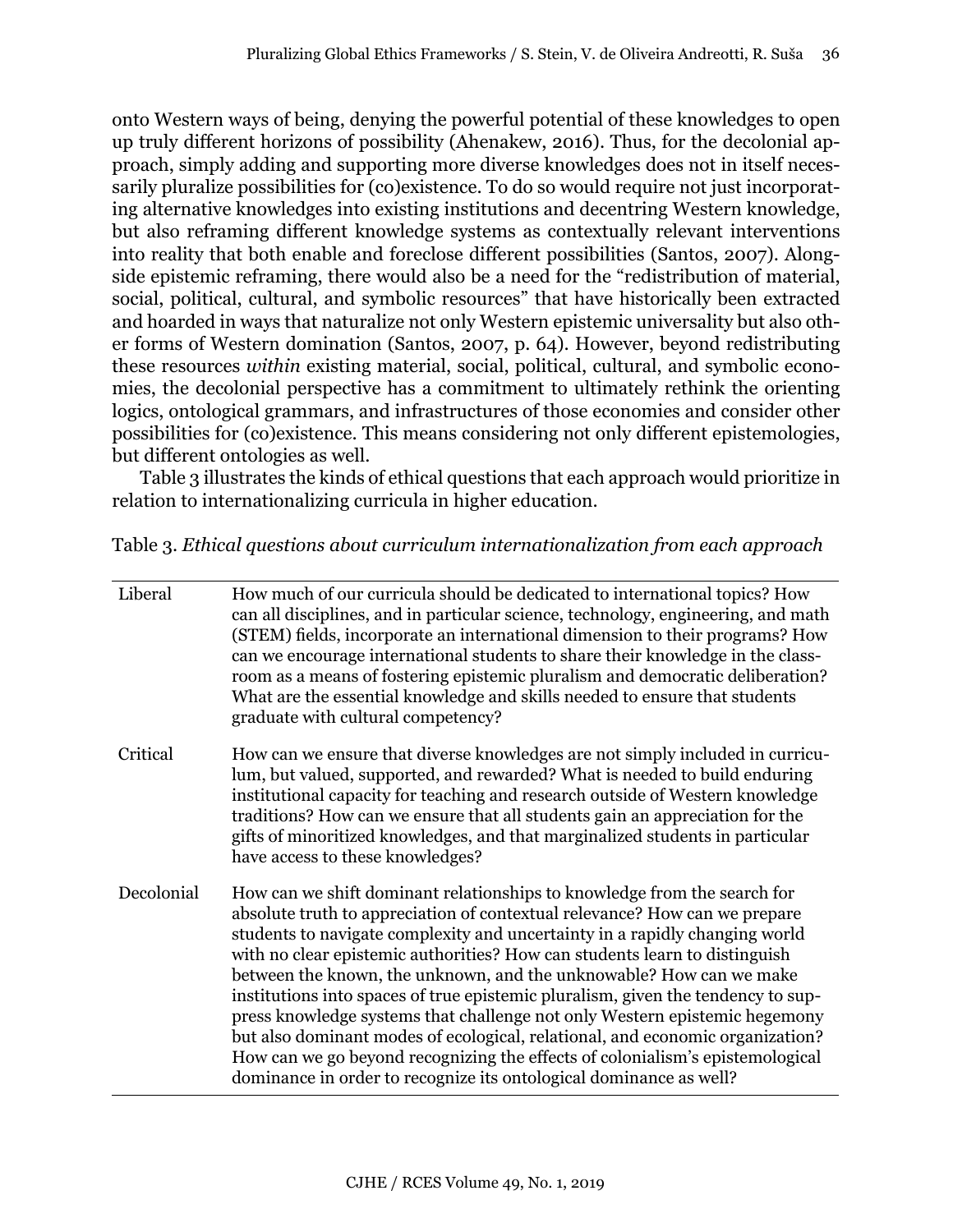#### **Conclusion: Caveats and Further Steps**

In this paper, we have sought to contribute to the pluralization of possible responses to ethical dilemmas related to the multiple facets of internationalization in higher education, both in Canada and elsewhere. Through a (non-exhaustive) mapping of three possible approaches to global ethics (liberal, critical, and decolonial), we have considered how questions related to global ethics could be articulated differently when conceptualized through each of these approaches. While research on divergent articulations of global ethics in internationalization remains relatively scarce, recent studies suggest that internationalization practice and policy in Canadian higher education institutions remains predominantly framed by (neo)liberal discourse, along with several instances/examples of critical approaches, and with a near absence of what might be considered decolonial approaches (Pashby & Andreotti, 2016; Suša, 2016; Stein, 2018). While this paper is an invitation to expand existing conversations about internationalization beyond mainstream liberal imaginaries of global ethics and towards more equivocal conversations that would also encompass critical and decolonial approaches, we recognize that this work must also attend to and account for the enduring uneven power relations and resources that affect what is possible in any given context.

We began this paper by outlining some of the tensions and conflicts of interest that surround and shape internationalization efforts, in particular the conflict between the economic imperative for universities to capitalize on the financial opportunities afforded by internationalization and the ethical imperative to consider their commitments to social accountability and service to the (global) public good. Given the fact that the economic imperative is tightly linked to securing institutional resources during a time of declining public funding, emphasizing the ethical imperative (particularly in ways that challenge mainstream ethics approaches) may be perceived as undermining universities' prestige, epistemic privilege, and ultimately their economic stability and viability. In this context, it becomes necessary to ask: Are different conversations even possible?

In response to this question, we recognize the risk that even our attempts to engage global ethics from a critical or decolonial approach might be circumscribed or instrumentalized by the hegemonic (neo)liberal imperatives of internationalization. Because of this, and because of our general intention not to simply replace one hegemony with a (potentially) better one, we do not advocate for a "critical" or "decolonial" turn in the theory and practice of global ethics. Our intention is much more modest: We seek to point to an absence of conversations that we have not yet had, and which *might* enable different possibilities. While it is highly unlikely that mainstream institutional internationalization practices and policies will change any time soon, the kind of questions that can be opened by imagining internationalization through different kinds of approaches can nonetheless play an important and generative role—both educationally and relationally. If we can challenge dominant assumptions about what is possible and consider that there are other possibilities that are viable but lie beyond what is currently imaginable, then we can create the *potential* for something new and different to emerge.

#### **Note**

1. Practitioners include those working in colleges and universities as international student advisors, admissions officers, and recruiters; those organizing co- and extra-cur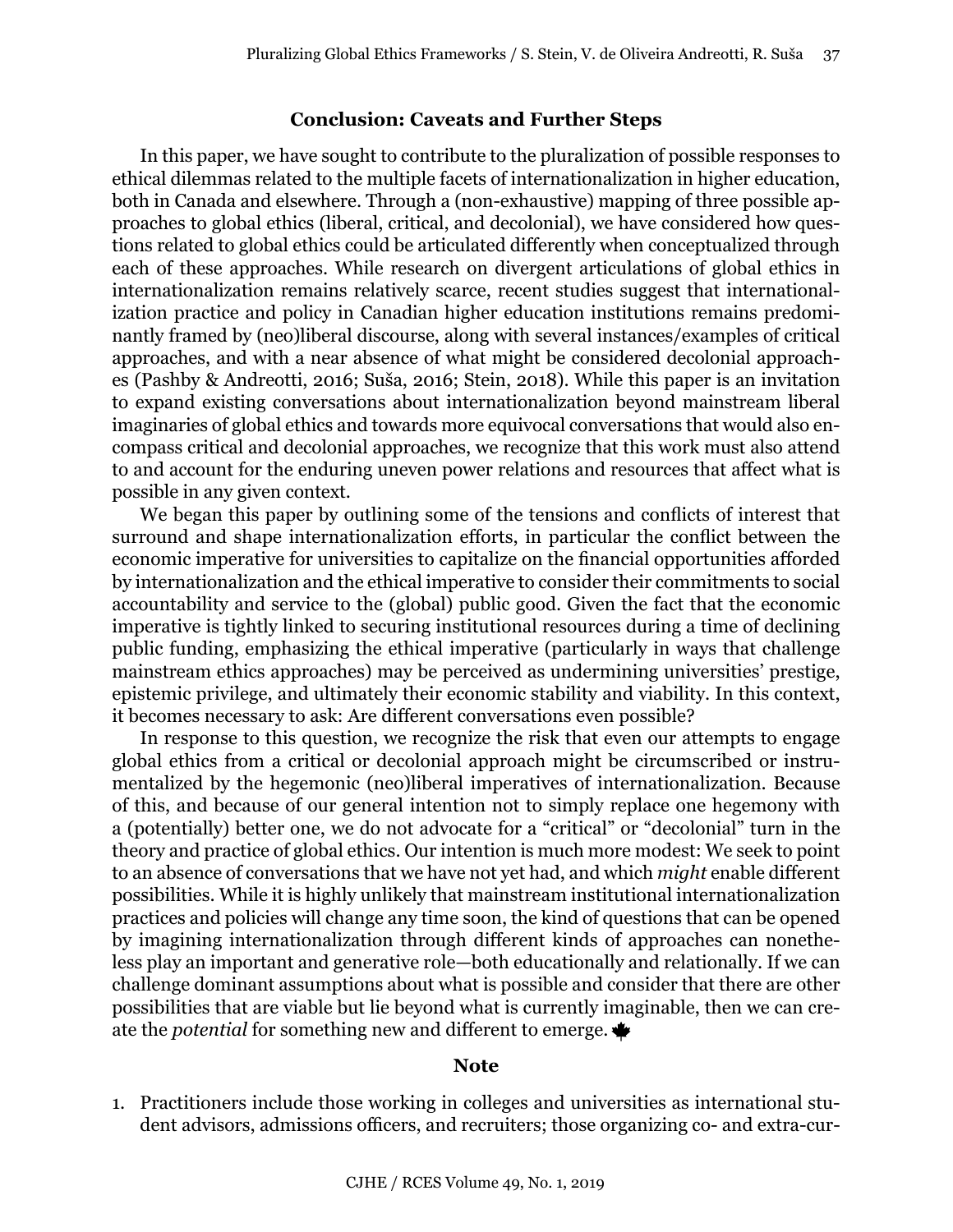ricular international engagements, including short- and long-term study or serviceabroad programs; and any other administrative or student services staff involved in creating and/or implementing internationally related policies and programs.

#### **References**

Adnett, N. (2010). The growth of international students and economic development: Friends or foes*? Journal of Education Policy, 25*(5), 625–637. https://doi. org/10.1080/02680931003782827

Ahenakew, C. (2016). Grafting Indigenous ways of knowing onto non-Indigenous ways of being*. International Review of Qualitative Research. 9*(3), 323–340. https:// doi.org/10.1525/irqr.2016.9.3.323

Ahmed, S. (2012). *On being included: Racism and diversity in institutional life.*  Durham, NC: Duke University Press.

Ahmed, S. (2016). How not to do things with words. *Wagadu: A Journal of Transnational Women's and Gender Studies*, 16, 1-8.

Altbach, P. (2004). Globalisation and the university: Myths and realities in an unequal world. *Tertiary Education and Management, 10*(1), 3–25. https://doi.org/10.1023/ B:TEAM.0000012239.55136.4b

Altbach, P., & Knight, J. (2007). The internationalization of higher education: Motivations and realities*. Journal of Studies in International Education, 11*(3–4), 290– 305. <https://doi.org/10.1177%2F1028315307303542>

Anderson, T. (2015). Seeking internationalization: The state of Canadian higher education. *Canadian Journal of Higher Education*, *45*(4), 166-187.

Andreotti, V. (2011). *Actionable postcolonial theory in education*. Dordrecht, The Netherlands: Springer.

Andreotti, V. (2016). Multi-layered selves: Colonialism, decolonization, and counter-intuitive learning. *ArtsEverywhere*. Retrieved from http://artseverywhere. ca/2016/10/12/multi-layered-selves/

Angod, L. (2015). *Behind and beyond the ivy: How schools produce elites through the bodies of racial others* (Doctoral dissertation). University of Toronto.

Baillie Smith, M., & Laurie, N. (2011). International volunteering and development: Global citizenship and neoliberal professionalisation today. *Transactions of the Institute of British Geographers, 36*(4), 545–559. https://doi.org/10.1111/j.1475-5661.2011.00436.x

Battiste, M. (2013). *Decolonizing education: Nourishing the learning spirit.*  Vancouver: University of British Columbia Press.

Beck, K. (2012). Globalization/s: Reproduction and resistance in the internationalization of higher education. *Canadian Journal of Education*, *35*(3), 133–148. http://journals. sfu.ca/cje/index.php/cje-rce/article/view/1077

Bolsmann, C., & Miller, H. (2008). International student recruitment to universities in England: Discourse, rationales and globalisation. *Globalisation, Societies and Education, 6*(1), 75–88. https://doi.org/10.1080/14767720701855634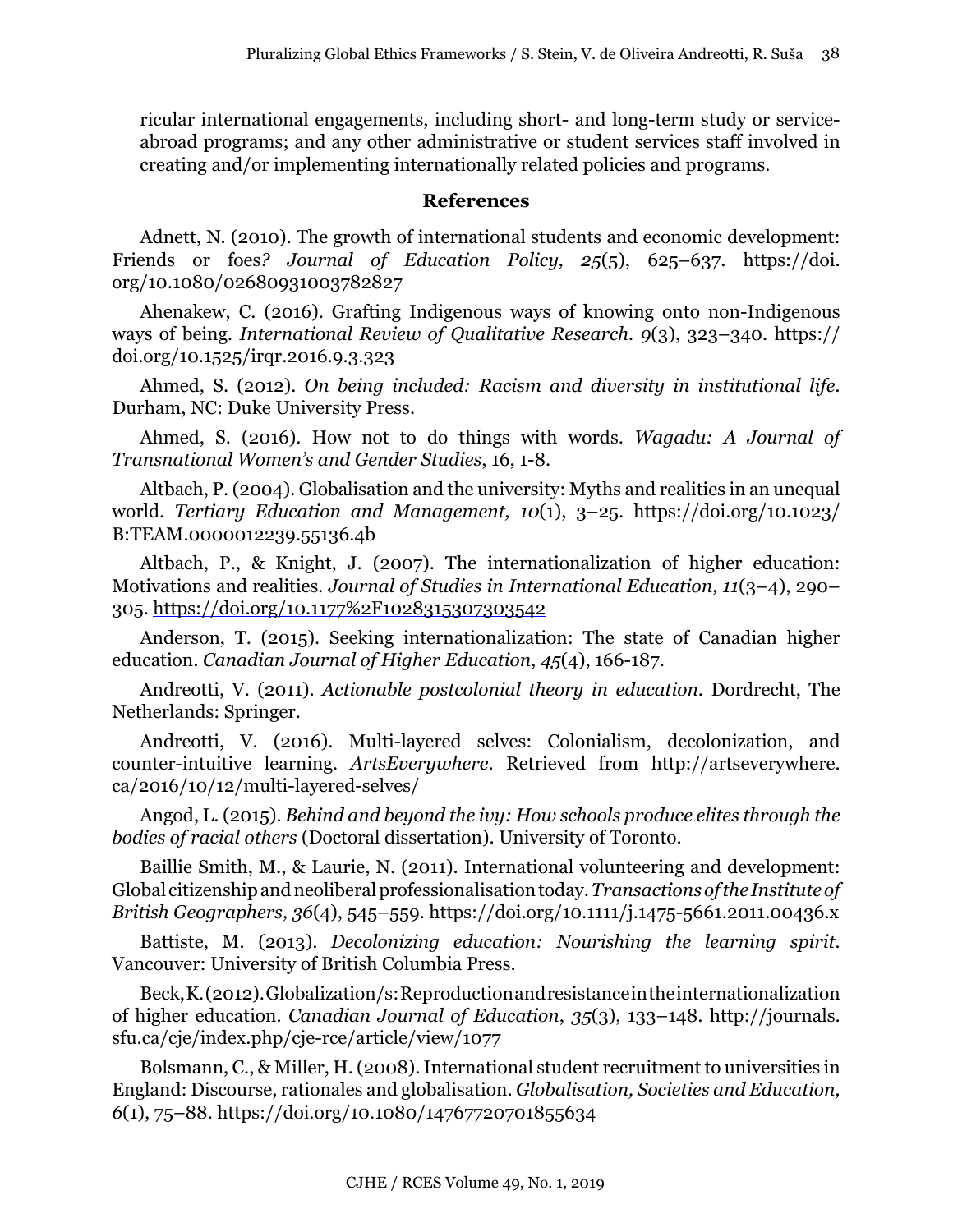Brandenburg, U., & de Wit, H. (2011). The end of internationalization. *International Higher Education, 62*(Winter), 15–17. https://doi.org/10.6017/ihe.2011.62.8533

Breit, R., Obijiofor, L., & Fitzgerald, R. (2013). Internationalization as de-Westernization of the curriculum: The case of journalism at an Australian University. *Journal of Studies in International Education*, *17*(2), 119–135. https://doi.org/10.1177%2F1028315312474897

Bringle, R. G. (2011). Preface. In Bringle, R. G., Hatcher, J. A., & Jones, S. G. (Eds.), *International service learning: Conceptual frameworks and research (pp. ix–xvi).* Sterling, VA: Stylus

Brunner, L. R. (2017). Higher educational institutions as emerging immigrant selection actors: A history of British Columbia's retention of international graduates, 2001–2016. *Policy Reviews in Higher Education, 1*(1), 22–41. https://doi.org/10.1080/ 23322969.2016.1243016

Bryan, A. (2012). Band-aid pedagogy, celebrity humanitarianism, and cosmopolitan provincialism: A critical analysis of global citizenship education. In Wankel, C. (Ed.) *Ethical models and applications of globalization: Cultural, socio-political and economic perspectives*, (pp. 262–286). Hershey, PA: IGI Global.

Butin, D. W. (2007). Justice-learning: Service-learning as justice-oriented education. *Equity & Excellence in Education, 40*(2), 177–183. https://doi. org/10.1080/10665680701246492

Canadian Bureau for International Education (CBIE). 2015. *Canada's performance in international education, 2014.* Ottawa, ON: Author.

Clifford, V., & Montgomery, C. (2015). Transformative learning through internationalization of the curriculum in higher education. *Journal of Transformative Education, 13*(1), 46–64. https://doi.org/10.1177%2F1541344614560909

Coloma, R. S. (2013). "Too Asian?" On racism, paradox and ethno-nationalism.*Discourse: Studies in the Cultural Politics of Education*, *34*(4), 579–598. https://doi.org/10.1080/0 1596306.2013.822620

Connell, R. (2007). *Southern theory: The global dynamics of knowledge in social science*. Crow's Nest, Australia: Allen & Unwin.

Crabtree, R. D. (2008). Theoretical foundations for international servicelearning. *Michigan Journal of Community Service Learning*, *15*(1), 18–36. https://quod. lib.umich.edu/m/mjcsl/3239521.0015.102/1

Cudmore, G. (2005). Globalization, internationalization, and the recruitment of international students in higher education, and in the Ontario Colleges of Applied Arts and Technology. *Canadian Journal of Higher Education, 35*(1), 37–60. http://journals. sfu.ca/cjhe/index.php/cjhe/article/view/183491

Department of Foreign Affairs, Trade and Development. (2014). *Canada's international education strategy: Harnessing our knowledge advantage to drive innovation and prosperity*. Retrieved from http://international.gc.ca/global-marketsmarches-mondiaux/assets/pdfs/overview-apercu-eng.pdf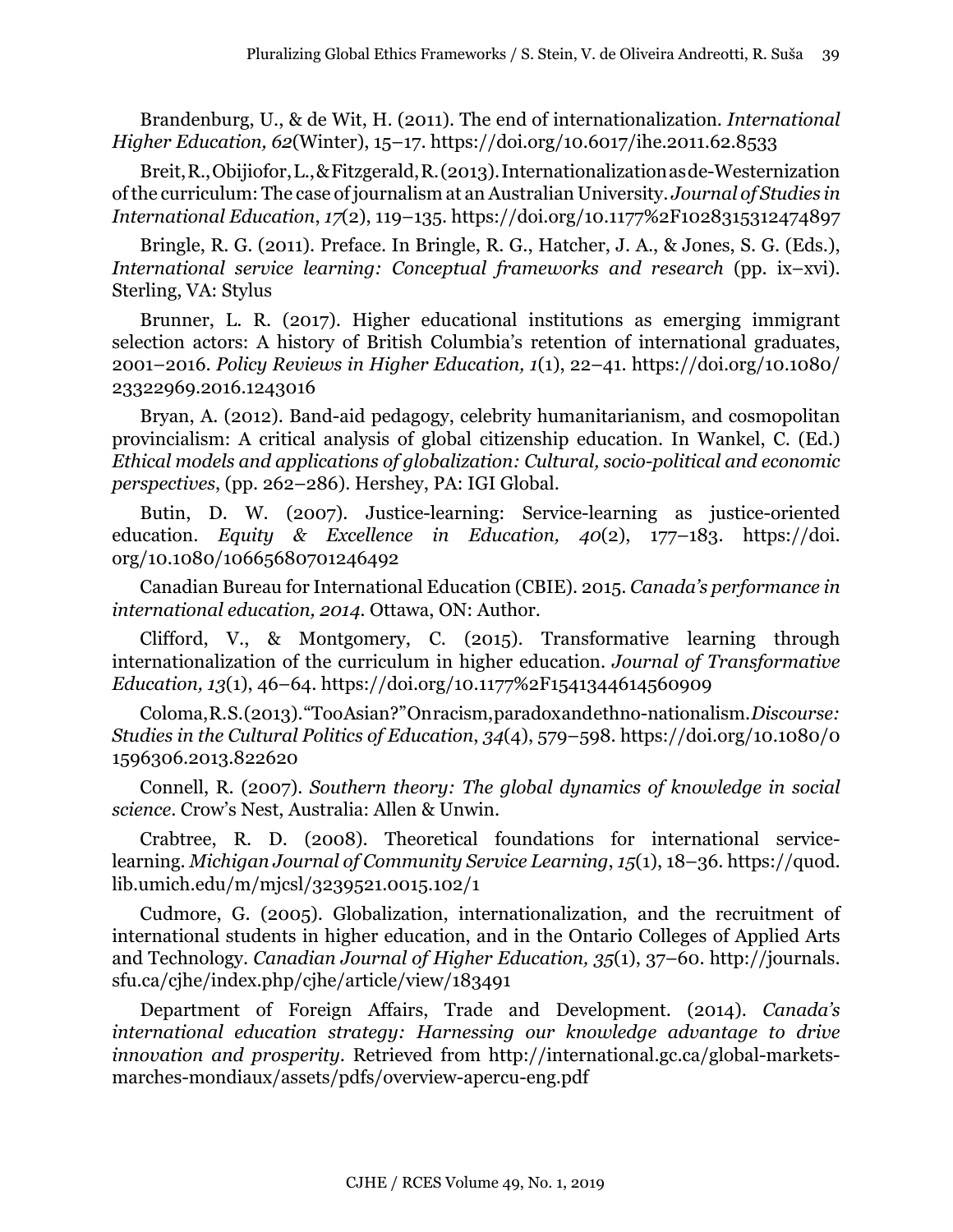Dolby, N. (2004). Encountering an American self: Study abroad and national identity. *Comparative Education Review*, *48*(2), 150–173. https://doi. org/10.1086/382620

Donald, D. (2012). Forts, colonial frontier logics, and Aboriginal-Canadian relations. In A. A. Abdi (Ed.), *Decolonizing philosophies of education* (pp. 91–111). Rotterdam, The Netherlands: SensePublishers.

Dower, N. (2014). Global ethics: Dimensions and prospects. *Journal of Global Ethics*, *10*(1), 8–15. https://doi.org/10.1080/17449626.2014.896575

Drydyk, J. (2014). Foundational issues: How must global ethics be global? *Journal of Global Ethics*, *10*(1), 16–25. https://doi.org/10.1080/17449626.2014.896576

Enslin, P., & Hedge, N. (2008). International students, export earnings and the demands of global justice. *Ethics and Education, 3*(2), 107–119. https://doi. org/10.1080/17449640802395984

Fisher, D., Rubenson, K., Shanahan, T., & Trottier, C. (Eds.). (2014). *The development of postsecondary education systems in Canada: A comparison between British Columbia, Ontario, and Quebec, 1980–2010*. Montreal, QC: McGill–Queen's University Press.

Foster, M., & Anderson, L. (2015). Editorial: Exploring internationalisation of the curriculum to enhance the student experience. *Journal of Perspectives in Applied Academic Practice, 3*(3), 1–2, https://doi.org/10.14297/jpaap.v3i3.206

Fuller, T., & Liu, Q. (2009, November). The reality of internationalizing the curriculum at a Canadian polytechnic institution. Paper Presented at the Association for the Study of Higher Education Annual Meeting, Vancouver, BC.

Gandhi, L. (2011). The pauper's gift: Postcolonial theory and the new democratic dispensation. *Public Culture*, *23*(1), 27–38. https://doi.org/10.1215/08992363-2010-013

Garson, K. (2016). Reframing internationalization. *The Canadian Journal of Higher Education*, *46*(2), 19–39. http://journals.sfu.ca/cjhe/index.php/cjhe/article/ view/185272

Gaztambide-Fernández, R. A. (2012). Decolonization and the pedagogy of solidarity. *Decolonization: Indigeneity, Education & Society, 1*(1), 41–67. https://jps.library. utoronto.ca/index.php/des/article/view/18633

Gibb, T., & Walker, J. (2011). Educating for a high skills society? The landscape of federal employment, training and lifelong learning policy in Canada. *Journal of Education Policy*, *26*(3), 381–398. https://doi.org/10.1080/02680939.2010.520744

Grosfoguel, R. (2012). Decolonizing Western uni-versalisms: Decolonial pluriversalism from Aimé Césaire to the Zapatistas. *Issue: Transmodernity: Journal of Peripheral Cultural Production of the Luso-Hispanic World, 1*(3). https://escholarship. org/uc/item/01w7163v

Grusky, S. (2000). International service-learning: A critical guide from an impassioned advocate. *American Behavioural Scientist, 43*(5), 858–867. https://doi. org/10.1177%2F00027640021955513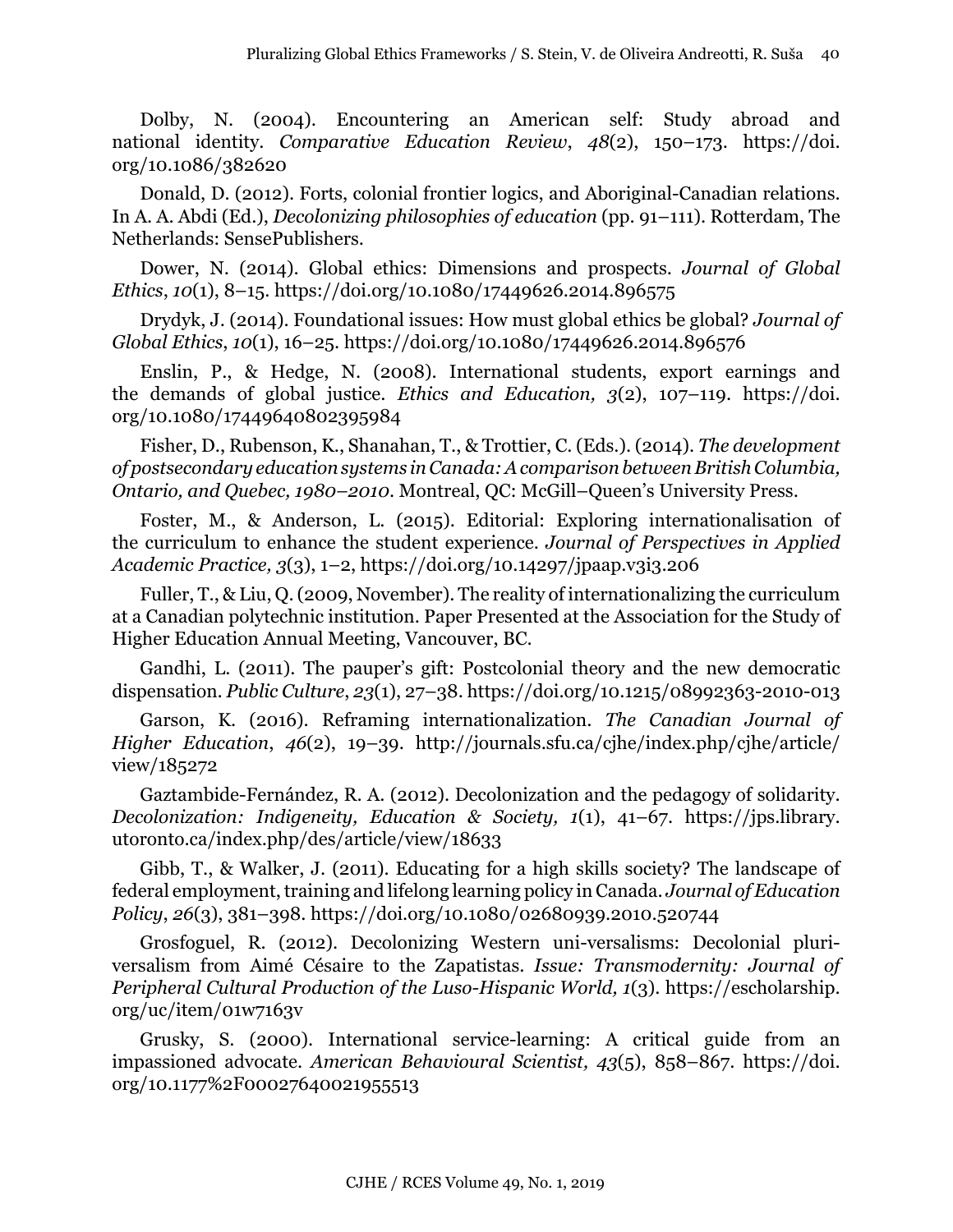Guo, Y., & Guo, S. (2017). Internationalization of Canadian higher education: Discrepancies between policies and international student experiences. *Studies in Higher Education*, *42*(5), 851–868. https://doi.org/10.1080/03075079.2017.1293874

Hail, H. C. (2015). Patriotism abroad: Overseas Chinese students' encounters with criticisms of China. *Journal of Studies in International Education*, *19*(4), 311–326. https://doi.org/10.1177%2F1028315314567175

Harrison, N. (2015). Practice, problems and power in "internationalisation at home": Critical reflections on recent research evidence. *Teaching in Higher Education*, *20*(4), 412–430. https://doi.org/10.1080/13562517.2015.1022147

Hutchings, K. (2010). *Global ethics: An introduction*. Cambridge, England: Polity.

ICEF (2017, November). Canada's international student enrollment surged in 2016. *ICEF Monitor*. Retrieved from [http://monitor.icef.com/2017/11/canadas-international](http://monitor.icef.com/2017/11/canadas-international-student-enrolment-surged-2016/)[student-enrolment-surged-2016/](http://monitor.icef.com/2017/11/canadas-international-student-enrolment-surged-2016/)

Jefferess, D. (2008). Global citizenship and the cultural politics of benevolence. *Critical Literacy: Theories and Practices, 2*(1), 27–36. http://criticalliteracy.freehostia. com/index.php?journal=criticalliteracy&page=article&op=viewArticle&path%5B%5D=5

Johnstone, M., & Lee, E. (2014). Branded: International education and 21st-century Canadian immigration, education policy, and the welfare state. *International Social Work*, *57*(3), 209–221. https://doi.org/10.1177%2F0020872813508572

Kapoor, I. (2014). Psychoanalysis and development: Contributions, examples, limits. *Third World Quarterly, 35*(7), 1120–1143. https://doi.org/10.1080/01436597.2014.926 101

Khoo, S. (2011). Ethical globalisation or privileged internationalisation? Exploring global citizenship and internationalisation in Irish and Canadian universities. *Globalisation, Societies and Education*, *9*(3-4), 337–353. https://doi.org/10.1080/1476 7724.2011.605320

Kim, J. (2011). Aspiration for global cultural capital in the stratified realm of global higher education: Why do Korean students go to US graduate schools? *British Journal of Sociology of Education*, *32*(1), 109–126. https://doi.org/10.1080/01425692.2011.527725

Kuokkanen, R. (2008). What is hospitality in the academy? Epistemic ignorance and the (im)possible gift. *The Review of Education, Pedagogy, and Cultural Studies*, *30*(1), 60–82. https://doi.org/10.1080/10714410701821297

Larkin, A. (2015). North-South partnerships in Canadian higher education. In A. A. Abdi (Ed.), *Decolonizing global citizenship education* (pp. 141–155). Rotterdam, The Netherlands: SensePublishers.

Larsen, M. A. (2015). Internationalization in Canadian higher education: A case study of the gap between official discourses and on-the-ground realities. *The Canadian Journal of Higher Education*, *45*(4), 101–122. http://journals.sfu.ca/cjhe/index.php/cjhe/ article/view/184907

Leask, B. (2009). Using formal and informal curricula to improve interactions between home and international students. *Journal of Studies in International Education*, *13*(2), 205–221. https://doi.org/10.1177%2F1028315308329786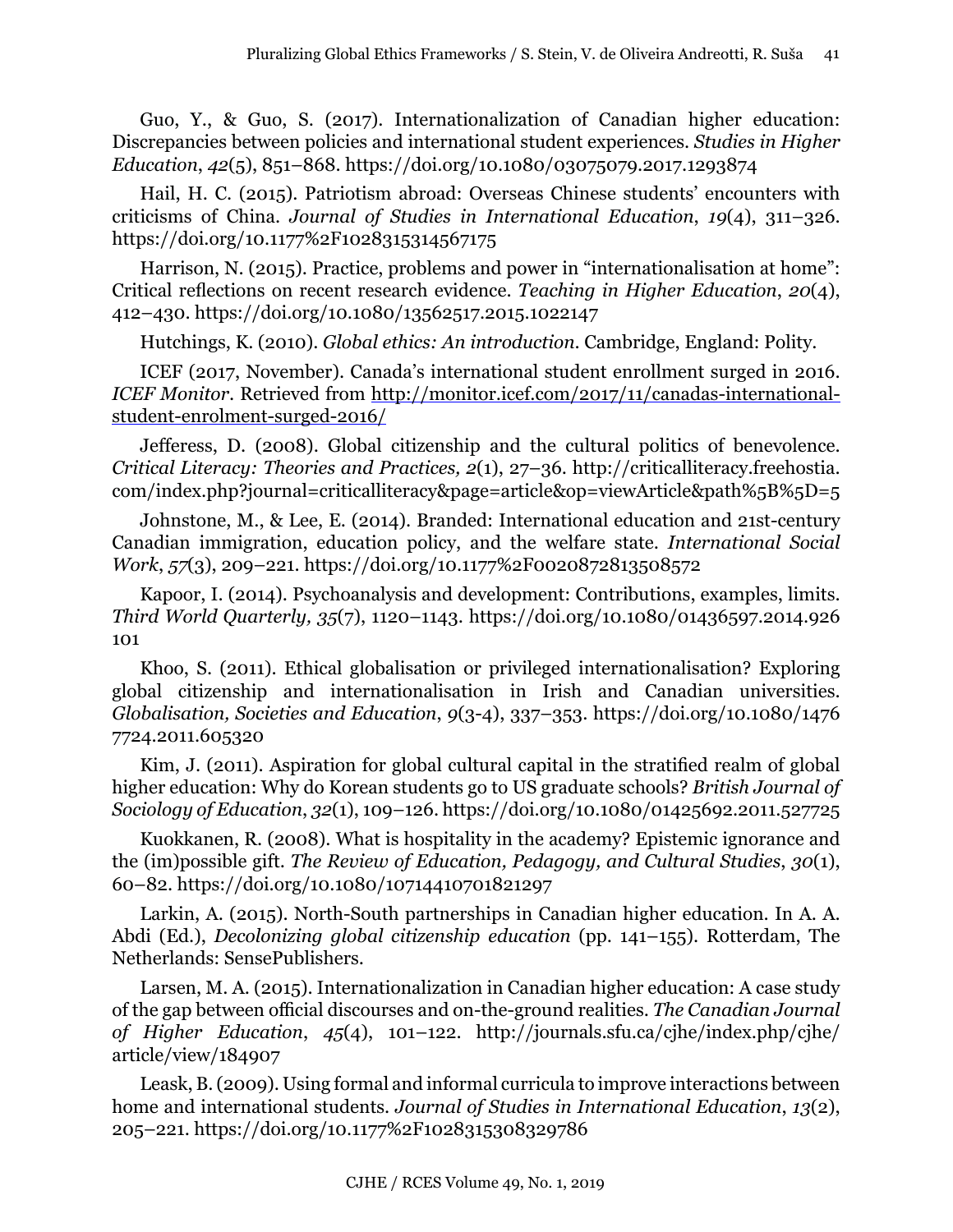Lee, J. J., Maldonado-Maldonado, A., & Rhoades, G. (2006). The political economy of international student flows: Patterns, ideas, and propositions. In J. C. Smart (Ed.), *Higher education: Handbook of theory and research (pp. 545–590). Dordrecht, The* Netherlands: Springer.

Lee, J. J., & Rice, C. (2007). Welcome to America? International student perceptions of discrimination. *Higher Education, 53*(3), 381–409. https://doi.org/10.1007/s10734- 005-4508-3

Longo, N. V., & Saltmarsh, J. (2011). New lines of inquiry in reframing international service learning into global service learning. In R. G. Bringle, J. A. Hatcher, & S. G. Jones (Eds.), *International service learning: Conceptual frameworks and research*, *1*, (Vol. 1, pp. 69–85). Sterling, VA: Stylus.

Maldonado-Torres, N. (2007). On the coloniality of being: Contributions to the development of a concept. *Cultural Studies*, *21*(2–3), 240–270. https://doi. org/10.1080/09502380601162548

Marginson, S. (2006). Dynamics of national and global competition in higher education. *Higher Education, 52*(1), 1–39. https://doi.org/10.1007/s10734-004-7649-x

Marginson, S., & Sawir, E. (2005). Interrogating global flows in higher education. *Globalisation, Societies and Education, 3*(3), 281–309. https://doi. org/10.1080/14767720500166878

McCartney, D. M. (2016). Inventing international students: Exploring discourses in international student policy talk, 1945–75. *Historical Studies in Education/Revue d'histoire de l'éducation*, *28*(2). [https://historicalstudiesineducation.ca/index.php/edu\\_](https://historicalstudiesineducation.ca/index.php/edu_hse-rhe/article/view/4457) [hse-rhe/article/view/4457](https://historicalstudiesineducation.ca/index.php/edu_hse-rhe/article/view/4457)

McEwan, C. (2008). *Postcolonialism and development*. London, England: Routledge.

Mitchell, N. (2015). (Critical ethnic studies) intellectual. *Critical Ethnic Studies,1*(1), 86–94. https://doi.org/10.5749/jcritethnstud.1.1.0086

Moallem, M. (2006). Feminist scholarship and the internationalization of women's studies. *Feminist Studies, 32*(2), 332–351. https://doi.org/10.2307/20459089

Nandy, A. (2000). Recovery of indigenous knowledge and dissenting futures of the university. In S. Inayatullah and J. Gidley (Eds.) *The university in transformation: Global perspectives on the futures of the university* (pp. 115–123). Westport, CT: Bergin and Harvey.

Neiterman, E., Atanackovic, J., Covell, C., & Bourgeault, I. L. (2018, February). "We want to be seen as partners, not vultures of the world": Perspectives of Canadian stakeholders on migration of international students studying in health professions in Canada. *Globalisation, Societies and Education.* Advance online publication. https://doi. org/10.1080/14767724.2018.1440350

Nussbaum, M. (2002). Education for citizenship in an era of global connection. *Studies in Philosophy and Education, 21*(4–5), 289–303.<https://doi.org/10.1023/A:1019837105053>

O'Byrne, D. (2017). *Global ethics and civil society*. London, England: Routledge.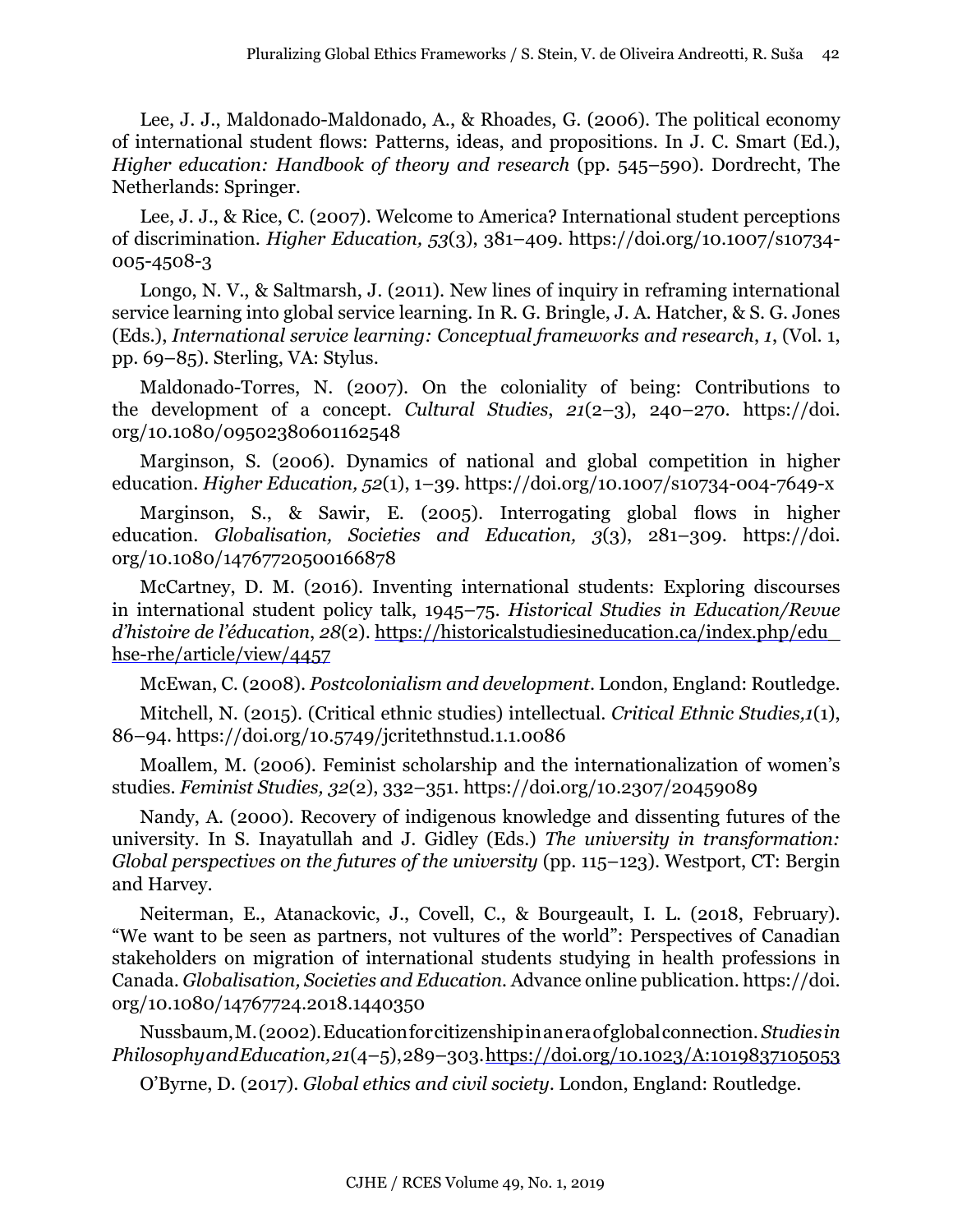O'Mara, M. (2012). The uses of the foreign student. *Social Science History, 36*(4), 583–615. https://doi.org/10.1017/S014555320001049X

OECD (2017). Education at a glance – 2017. Retrieved from https://www.oecdilibrary.org/education/education-at-a-glance-2017\_eag-2017-en

Owens, D. L., Srivastava, P., & Feerasta, A. (2011). Viewing international students as state stimulus potential: Current perceptions and future possibilities. *Journal of Marketing for Higher Education, 21*(2), 157–179. [https://doi.org/10.1080/08841241.2](https://doi.org/10.1080/08841241.2011.623730) [011.623730](https://doi.org/10.1080/08841241.2011.623730)

Pashby, K., & Andreotti, V. D. O. (2016). Ethical internationalisation in higher education: Interfaces with international development and sustainability. *Environmental Education Research*, *22*(6), 771-787.

Patel, L. (2014). Countering coloniality in educational research: From ownership to answerability. *Educational Studies*, *50*(4), 357–377. https://doi.org/10.1080/00131946 .2014.924942

Rhee, J. E., & Sagaria, M. A. D. (2004). International students: Constructions of imperialism in the Chronicle of Higher Education. *The Review of Higher Education, 28*(1), 77–96. https://doi.org/10.1353/rhe.2004.0031

Rizvi, F., & Lingard, B. (2010). *Globalizing education policy*. London, England: Routledge.

Roshanravan, S. (2012). Staying home while studying abroad: Anti-imperial praxis for globalizing feminist visions. *Journal of Feminist Scholarship*, *2*(2), 1-23.

Salisbury, M. H., Paulsen, M. B., & Pascarella, E. T. (2011). Why do all the study abroad students look alike? Applying an integrated student choice model to explore differences in the factors that influence white and minority students' intent to study abroad. *Research in Higher Education*, *52*(2), 123–150. https://doi.org/10.1007/s11162-010-9191-2

Santos, B. D. S. (2007). Beyond abyssal thinking: From global lines to ecologies of knowledges. *Review (Fernand Braudel Center),* 45–89.

Sawir, E. (2013). Internationalisation of higher education curriculum: The contribution of international students. *Globalisation, Societies and Education*, *11*(3), 359–378. https:// doi.org/10.1080/14767724.2012.750477

Scott, C., Safdar, S., Trilokekar, R. D., & El Masri, A. (2015). International students as "ideal immigrants" in Canada: A disconnect between policy makers' assumptions and the lived experiences of international students. *Comparative and International Education/* Éducation *Comparée et Internationale*, *43*(3), 5. https://ir.lib.uwo.ca/cie-eci/vol43/  $iss3/5/$ 

Silva, D. F. D. (2007). *Toward a global idea of race*. Minneapolis: University of Minnesota Press.

Sin, H. L. (2009). Volunteer tourism—"involve me and I will learn"? *Annals of Tourism Research*, *36*(3), 480–501. https://doi.org/10.1016/j.annals.2009.03.001

Smith, L.T. (2012). *Decolonizing methodologies: Research and Indigenous peoples*. Zed Books Ltd.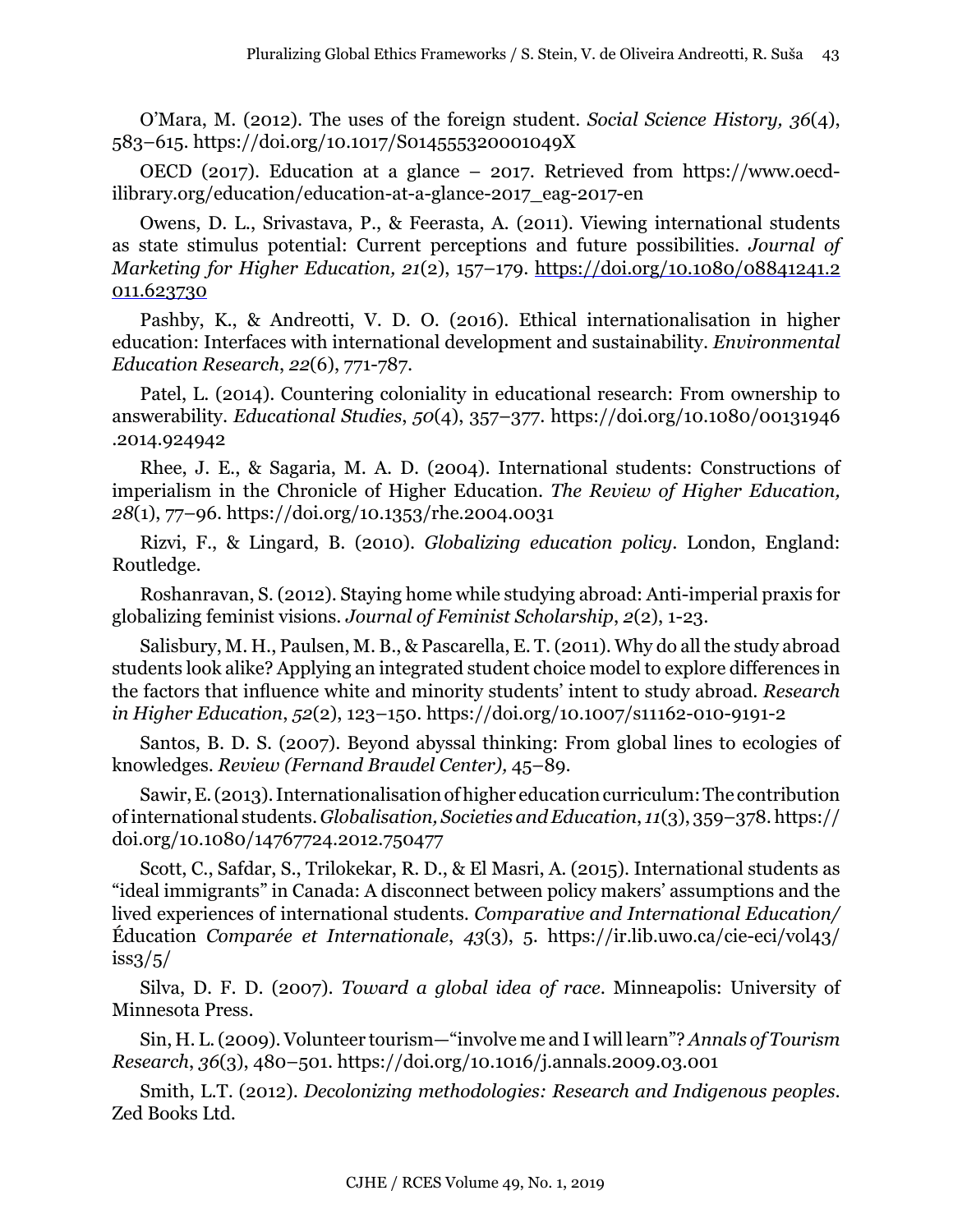Spivak, G.C. (1988). Can the subaltern speak? In C. Nelson & L. Grossberg (Eds.), *Marxism and the interpretation of culture* (pp. 24–28). Champaign: University of Illinois Press.

Spivak, G. C. (1990). *The post-colonial critic: Interviews, strategies, dialogues.* New York, NY: Routledge.

Spivak, G. C. (2004). Righting wrongs. *The South Atlantic Quarterly, 103*(2/3), 523– 581. https://doi.org/10.1215/00382876-103-2-3-523

Stein, S. (2018). National exceptionalism in the "EduCanada" brand: Unpacking the ethics of internationalization marketing in Canada. *Discourse: Studies in the Cultural Politics of Education*, *39*(3), 461–477. https://doi.org/10.1080/01596306.2016.1276884

Stein, S., & Andreotti, V. D. O. (2016). Cash, competition, or charity: International students and the global imaginary. *Higher Education*, *72*(2), 225–239. https://doi. org/10.1007/s10734-015-9949-8

Stein, S., Andreotti, V. D. O., & Suša, R. (2016). "Beyond 2015": Within the modern/ colonial global imaginary? Global development and higher education. *Critical Studies in Education.* Advanced online publication. https://doi.org/10.1080/17508487.2016.12477 37

Stein, S., Hunt, D., Suša, R., & Andreotti, V. D. O. (2017). The educational challenge of unraveling the fantasies of ontological security. *Diaspora, Indigenous, and Minority Education*, *11*(2), 6979. https://doi.org/10.1080/15595692.2017.1291501

Stone-Mediatore, S. (2011). A not-so-global ethics: Contradictions in U.S. global ethics education. *Philosophy in the Contemporary World, 18*(1), 43–57.

Suša, R. (2016). Modern global imaginaries, modern subjects, enduring hierarchical relations and other possibilities. *Postcolonial Directions in Education*, *5*(2), 193–216. Retrieved from https://www.um.edu.mt/library/oar//handle/123456789/20126

Sutherland, A. (2018). *Exploring the possibilities of a post-critical approach to student north-south mobility experiences: A case study of a social innovation and community development program in Fortaleza, Brazil.* (Unpublished master's thesis). University of British Columbia, Vancouver. Retrieved from https://open.library.ubc.ca/ cIRcle/collections/24/items/1.0363916

Tannock, S. (2013). When the demand for educational equality stops at the border: Wealthy students, international students and the restructuring of higher education in the UK. *Journal of Education Policy, 28*(4), 449–464. https://doi.org/10.1080/02680939. 2013.764577

Thobani, S. (2007). *Exalted subjects: Studies in the making of race and nation in Canada*. Toronto, ON: University of Toronto Press.

Tiessen, R., & Huish, R. (Eds.). (2014). *Globetrotting or global citizenship?: Perils and potential of international experiential learning.* Toronto, ON: University of Toronto Press.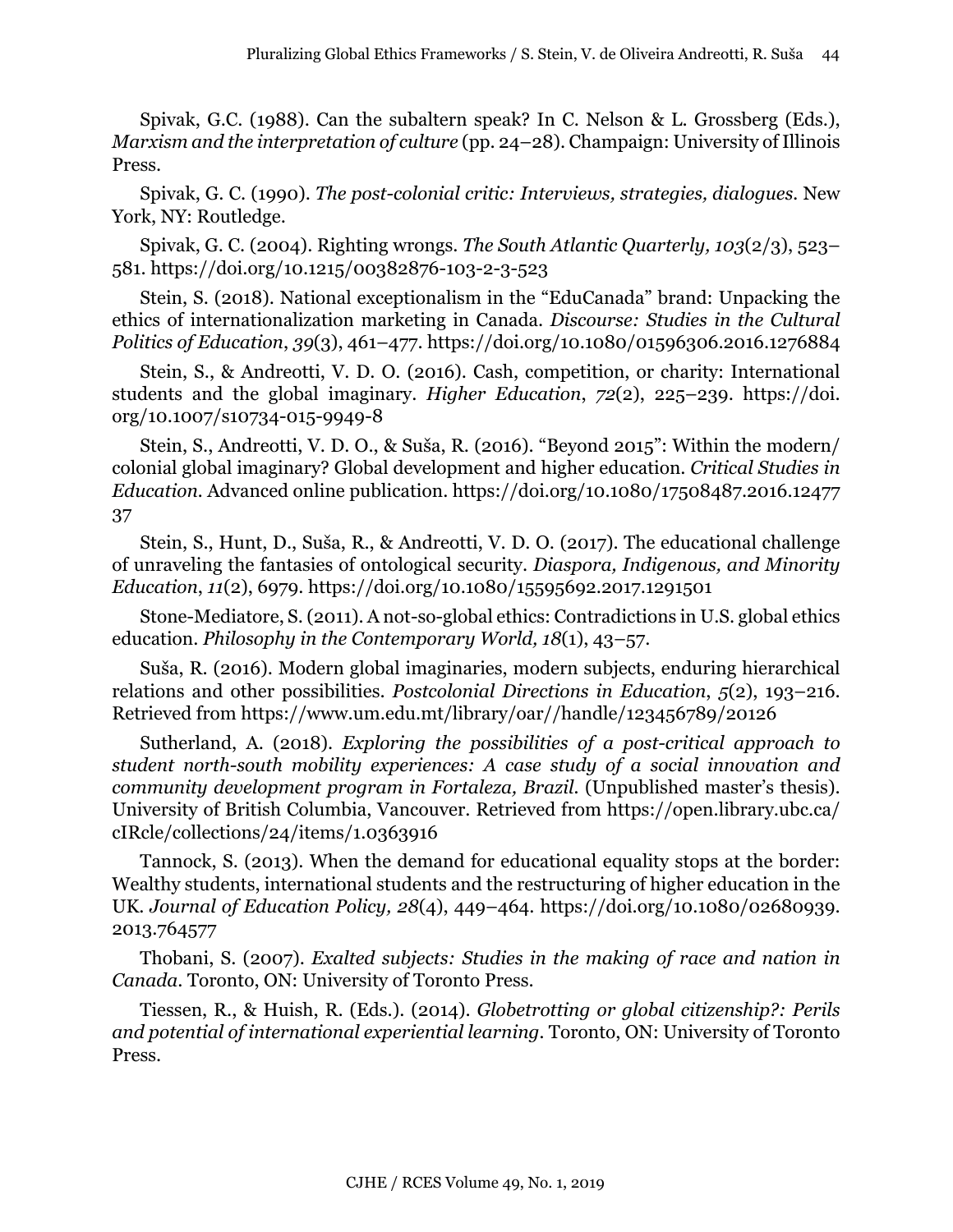Trilokekar, R. D. (2010). International education as soft power? The contributions and challenges of Canadian foreign policy to the internationalization of higher education. *Higher Education*, *59*(2), 131–147. https://doi.org/10.1007/s10734-009- 9240-y

Tuck, E., & Yang, K. W. (2012). Decolonization is not a metaphor. *Decolonization: Indigeneity, Education & Society*, *1*(1), 1–40. https://jps.library.utoronto.ca/index.php/ des/article/view/18630

Universities Canada. (2014). *Canada's universities in the world: AUCC internationalisation survey*. Ottawa: Author.

Usher, A., (2018). *The state of post-secondary education in Canada, 2018.* Toronto, ON: Higher Education Strategy Associates.

Viggiano, T., López Damián, A. I., Morales Vázquez, E., & Levin, J. S. (2017). The others: Equitable access, international students, and the community college. *Journal of Studies in International Education*, *22*(1), 71–85. https://doi.org/10.1177%2F1028315317725883

Wächter, B. (2003). An introduction: Internationalisation at home in context. *Journal of Studies in International Education*, *7*(1), 5–11. https://doi.org/10.1177%2F102831 5302250176

Widdows, H. (2011). *Global ethics: An introduction*. New York, NY: Routledge.

Wyly, E. K., & Dhillon, J. K. (2018). Planetary Kantsaywhere: Cognitive capitalist universities and accumulation by cognitive dispossession. *City, 22*(1), 130–151. https:// doi.org/10.1080/13604813.2018.1434307

Zemach-Bersin, T. (2007). Global Citizenship and study abroad: It's all about US. *Critical Literacy: Theories and Practices, 1*(2), 16–28. http://www.criticalliteracyjournal. org/cljournalissue2volume1.pdf

Ziguras, C. (2016). And fairness for all? Equity and the international student cohort. In *Student Equity in Australian Higher Education* (pp. 207–220). Singapore: Springer Singapore.

# **Contact Information**

Sharon Stein Department of Educational Studies University of British Columbia sharon.stein@ubc.ca

Sharon Stein is an Assistant Professor in the Department of Educational Studies at the University of British Columbia. Her work emphasizes the social foundations and political economy of higher education, and how these relate to the contemporary decolonization, internationalization, and privatization of universities. By identifying the limits and harms of existing horizons of justice, responsibility, and change, she seeks to both gesture toward different possible futures and engage with the educational challenges of transformation. She is the convener of the Critical Internationalization Studies Network.